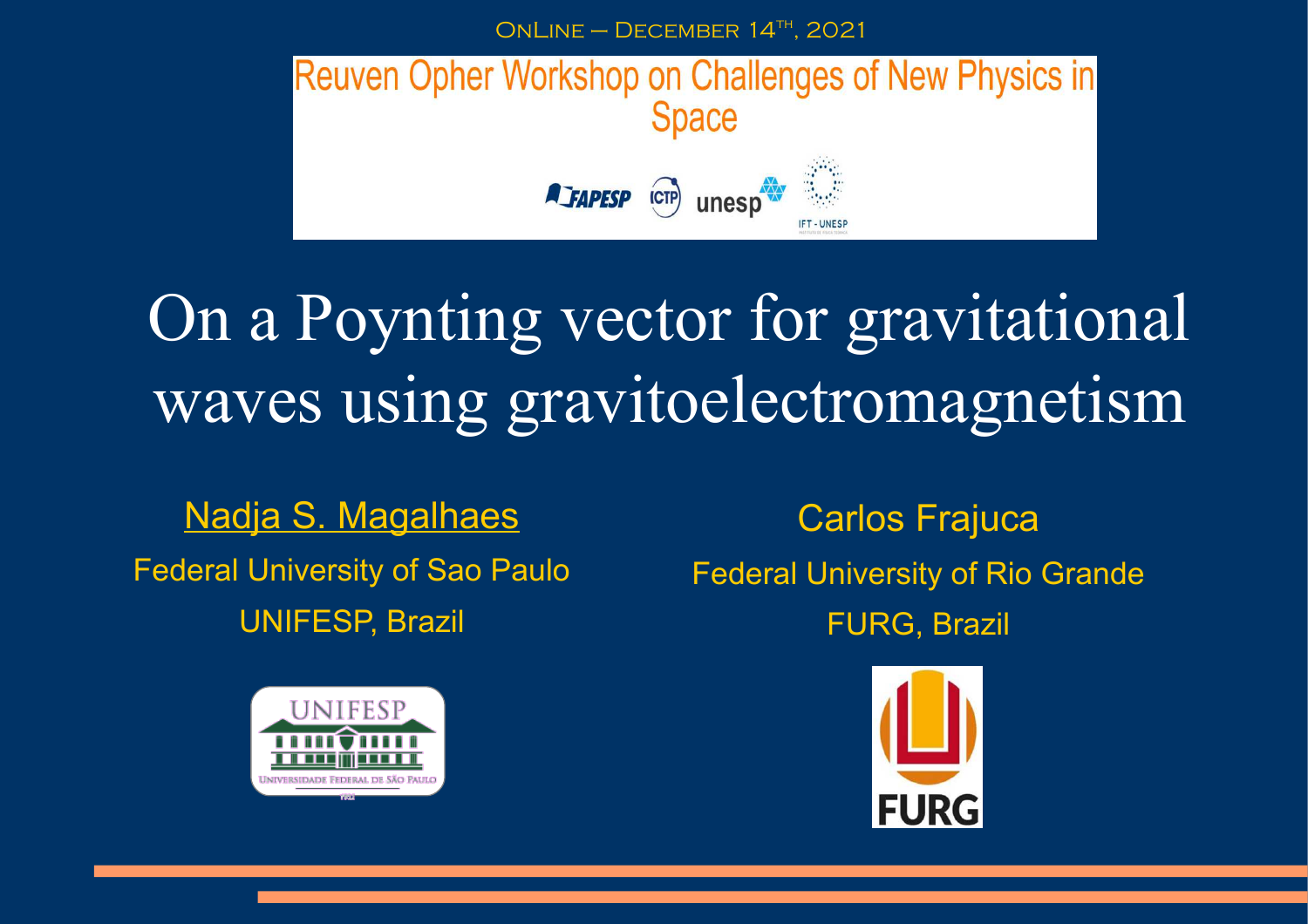## Outline of this poster

**Gravitational waves** 

**Gravitoelectromagnetism** 

### **Poynting vector in GR and in GEM**

**An illustration with GW detectors** 

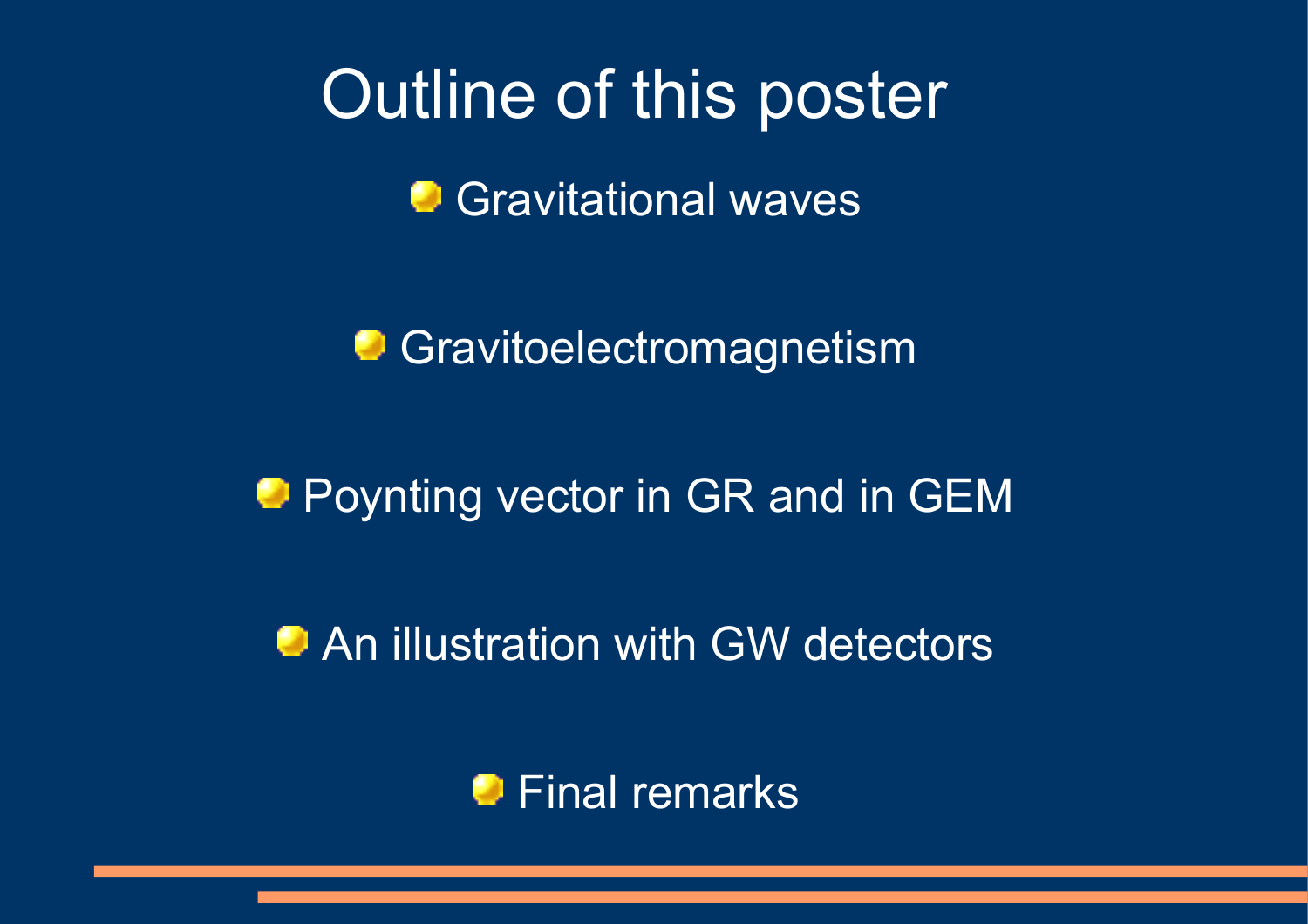

### Phenomena predicted by general relativity

Weak fields:

\n
$$
g_{\mu\nu} = \eta_{\mu\nu} + h_{\mu\nu}
$$
\n
$$
\left| h_{\mu\nu} \right| \ll 1
$$
\nLow speeds:

\n
$$
v \ll c
$$
\n
$$
\left[ \eta_{\mu\nu} \right] = \begin{bmatrix} -1 & 0 & 0 \\ 0 & 1 & 0 \\ 0 & 0 & 1 \\ 0 & 0 & 0 \end{bmatrix}
$$

Gravitational waves

Linear approximation: only keeps  $O(h_{\mu\nu}$ ) terms Einstein equations + gauge TT  $\rightarrow$  wave equation for h<sub>uv</sub>.

https://scitechdaily.com/images/Gravitational-Waves.gif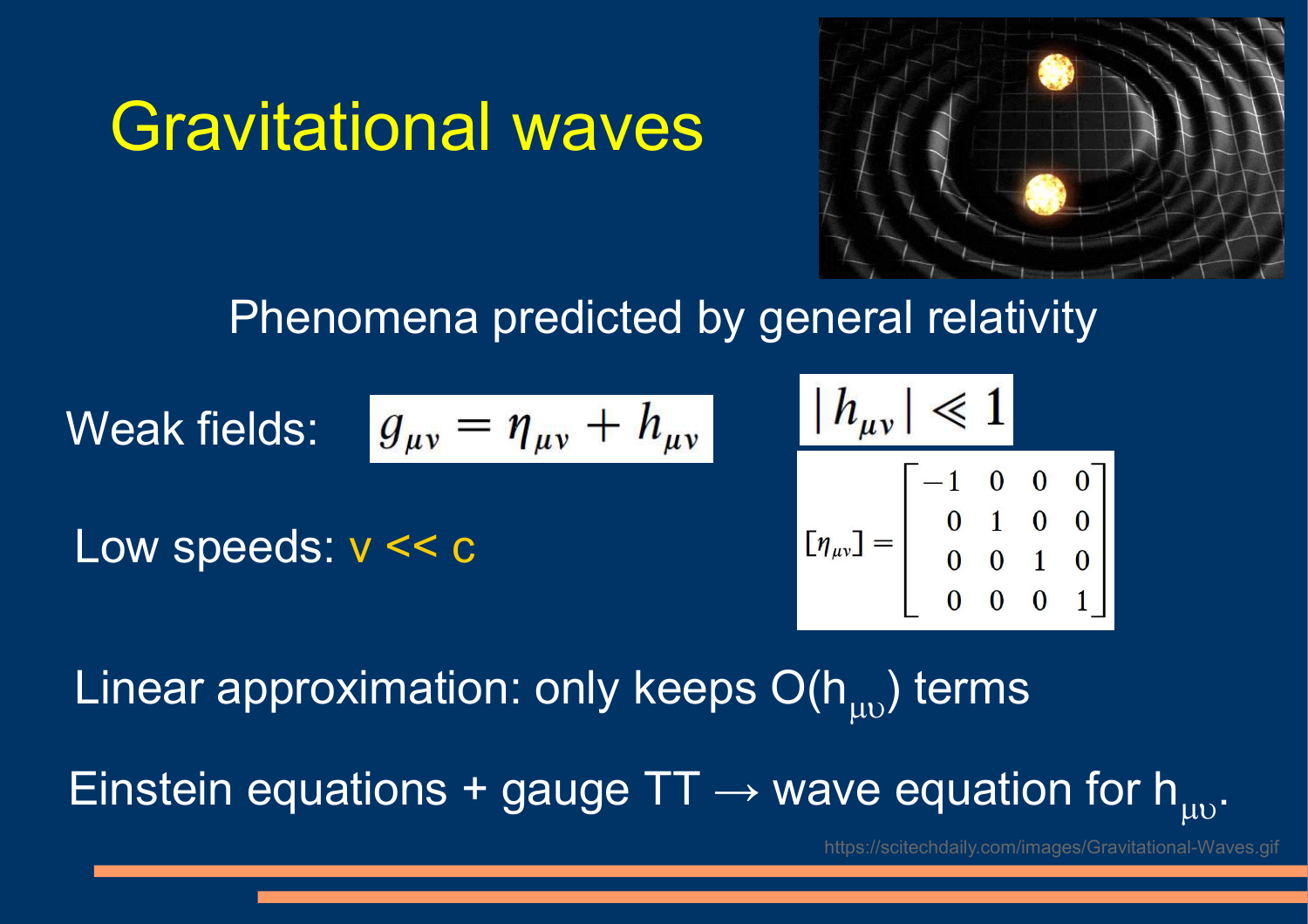### Gravitational waves

TT gauge  $\rightarrow$  [h<sub>uv</sub>] has 5 independent components

These components allow the determination of all the wave's parameters: direction (q, f), polarization (h+, hx) and amplitude.

$$
\boldsymbol{h}^{\text{TT}} = \begin{bmatrix} 0 & 0 & 0 & 0 \\ 0 & h_{+} & h_{\times} & 0 \\ 0 & h_{\times} & -h_{+} & 0 \\ 0 & 0 & 0 & 0 \end{bmatrix}
$$

$$
\Box \bar{h}_{\mu\nu}=-\frac{16\pi G}{c^4}T_{\mu\nu}
$$

https://scitechdaily.com/images/Gravitational-Waves.gif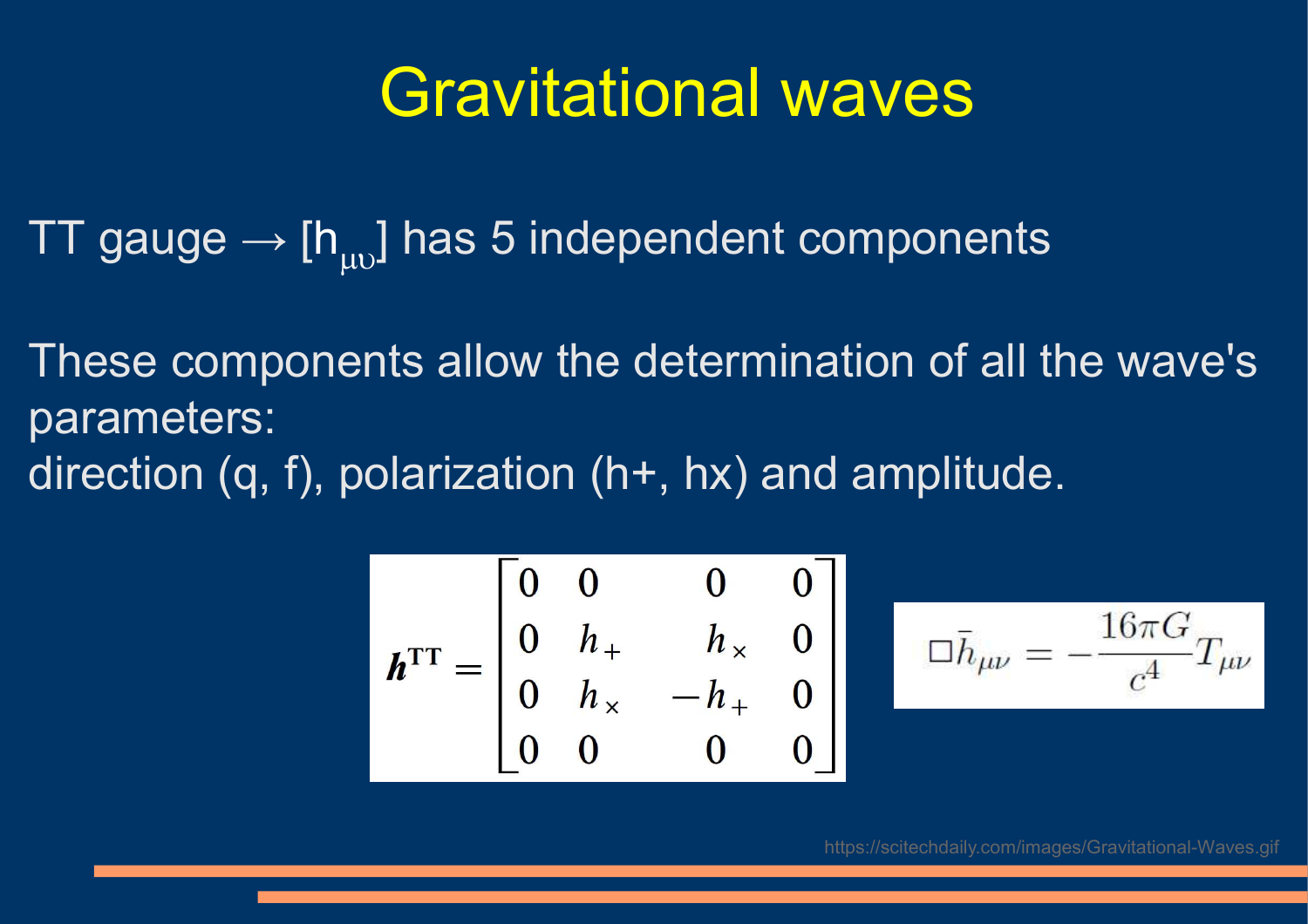# Gravitoelectromagnetism (GEM)

Similarities between electromagnetism (EM) and gravitation are known for a long time.

1918: Thirring pointed out an analogy between GR (in first approximation) and EM. He and Lense calculated a "magnetic" effect (Lense-Thirring precession) that was tested with satellites.



LAGEOS satellite

https://upload.wikimedia.org/wikipedia/commons/7/78/LAGEOS-NASA.jpg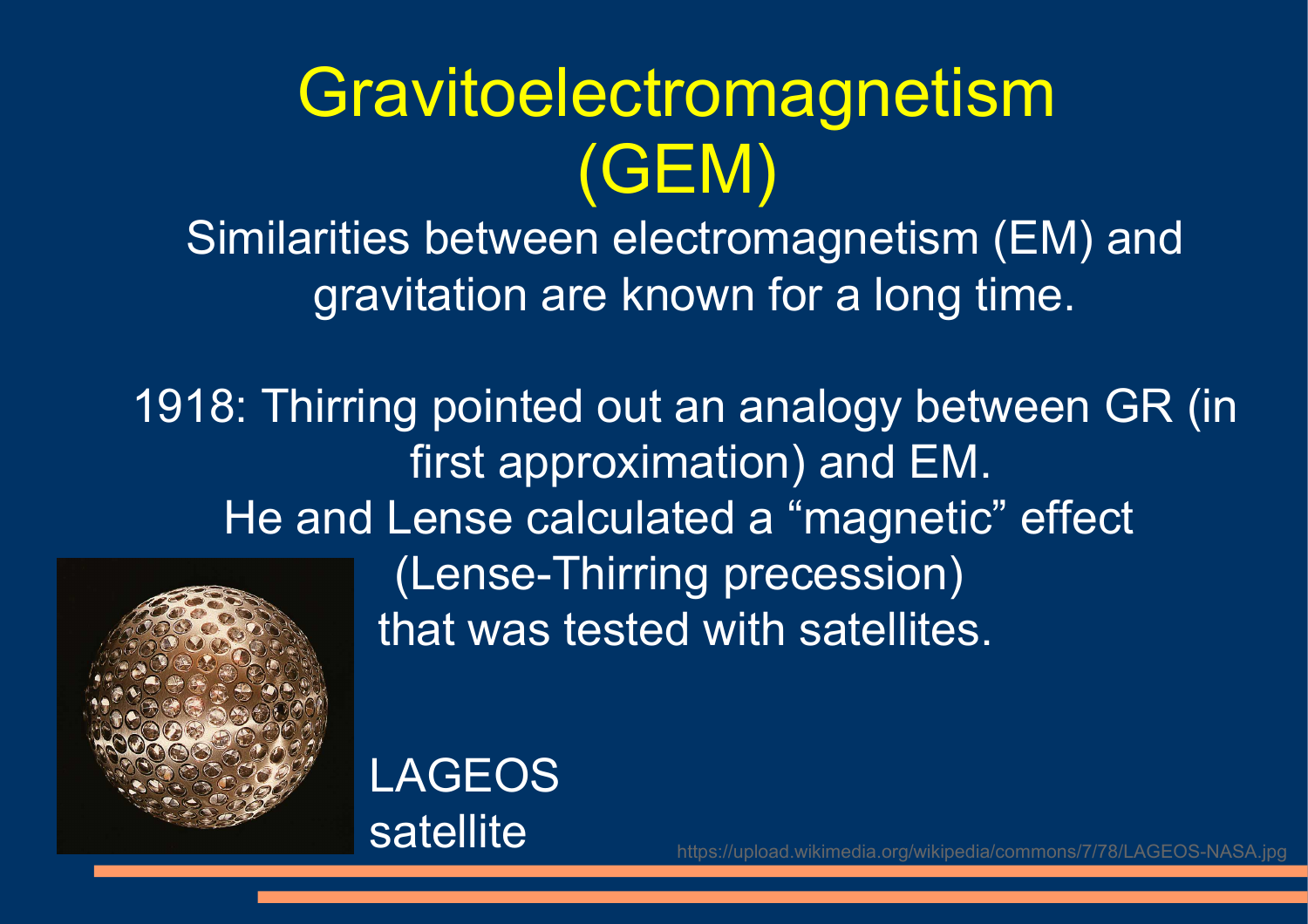## Gravitoelectromagnetism (GEM)

1961: Forward presented a direct analogy between the equations of EM and GR to help experimentalists deal with GR experiments.

He recognized that this was an approximation to the tensorial formalism.

|                                   | EМ<br>Symbol     | Gravitation-<br>al Symbol | Value or<br>Definition                                 |
|-----------------------------------|------------------|---------------------------|--------------------------------------------------------|
| Force Vector                      | $-E \rightarrow$ | G                         | $=-\nabla \chi - \frac{\partial K}{\partial t}$        |
| Solenoidal<br><b>Force Vector</b> | $-B \rightarrow$ | P                         | $=\nabla \times K$                                     |
| <b>Scalar Potential</b>           | $-\phi$          | $\chi$                    | $\approx -\frac{1}{4\pi\gamma}\int_V \frac{\mu}{r} dV$ |
| Vector Potential                  | $-A \rightarrow$ | K                         | $\approx -\frac{\eta}{4\pi}\int_V \frac{\mu V}{r} dV$  |
| Source Density                    | ρ                | $\boldsymbol{\mu}$        | $=\frac{dM}{dV}$                                       |
| Source Quantity                   | Q                | $\overline{M}$            | $= \int_{\mathbb{R}^d} \mu dV$                         |

**TABLE I**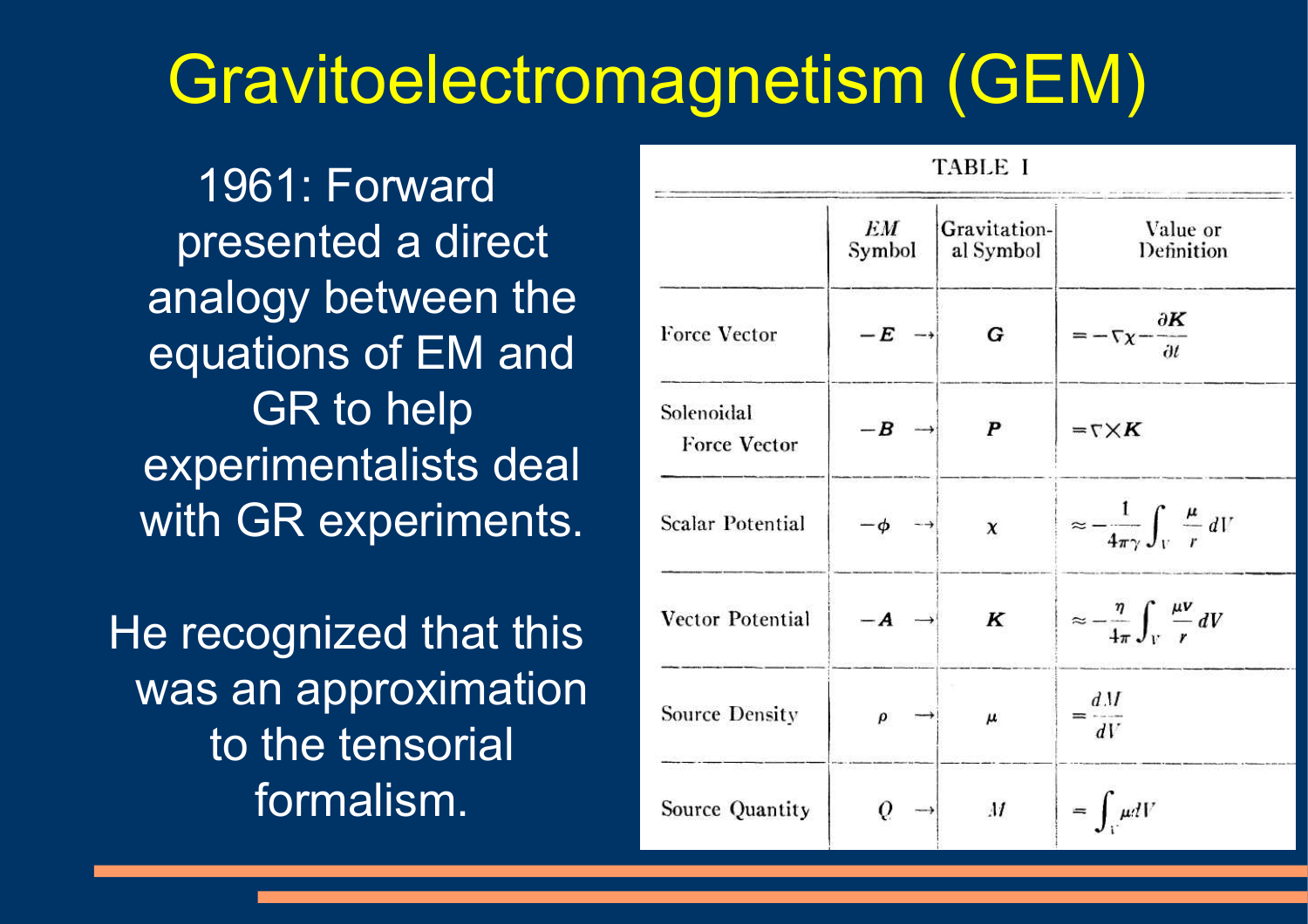### Gravitoelectromagnetism (GEM)

1977: Braginski, Caves & Thorne presented a similar analogy, based on the PPN expansion.

Over the years, various applications of this analogy – the gravitoelectromagnetism – have resulted. The subject is present in textbooks on gravity, like those by Ohanian & Ruffini, Rindler and Moore.

Mashoon (2008) wrote a brief review about it. Costa & Herdeiro (2008) proposed a new approach to a physical analogy between GR and EM, based on tidal tensors of both theories and wrote a covariant form for the gravitational analogues of the Maxwell equations.

Research using GEM and on GEM is ongoing.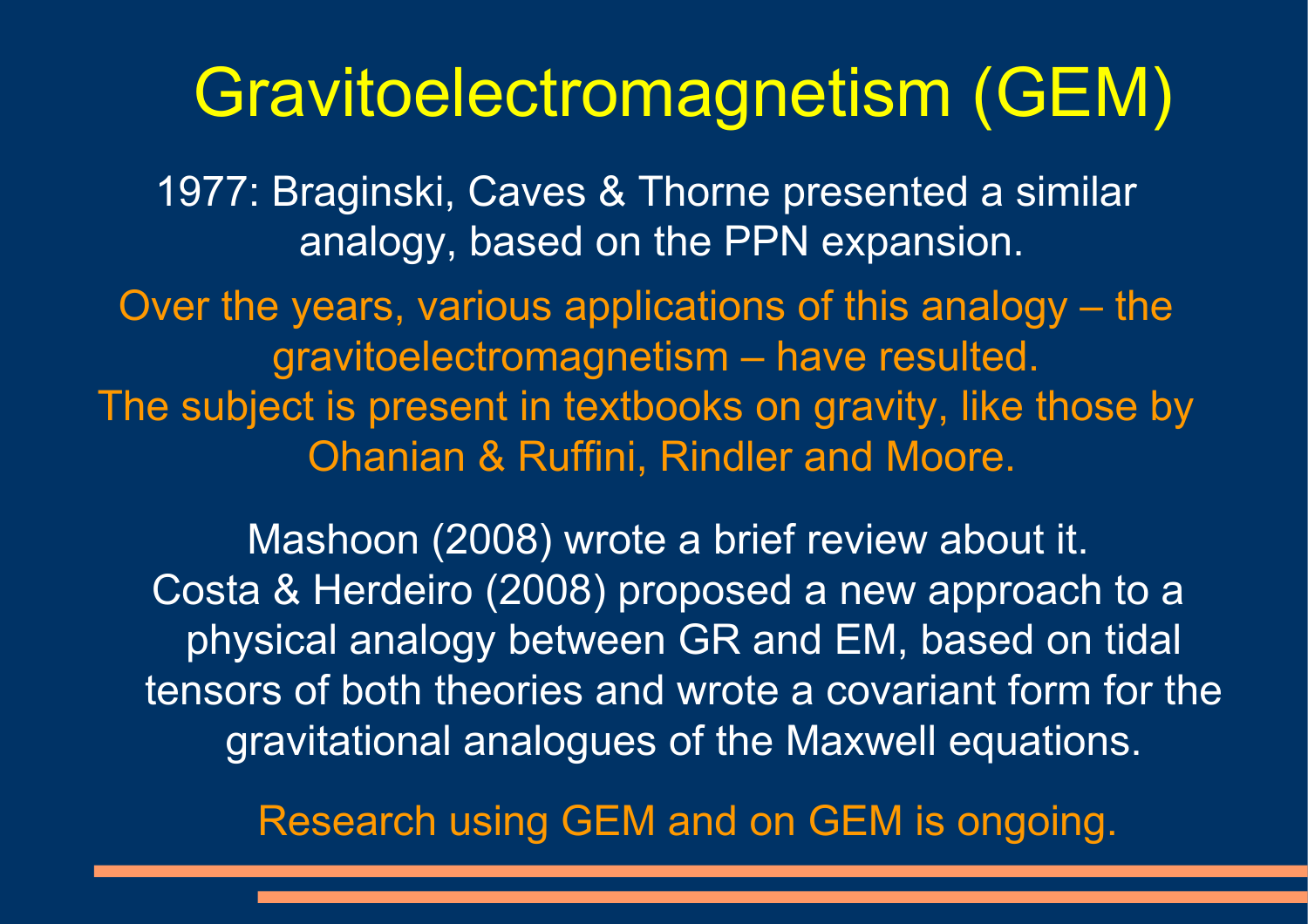# GEM applied to the GW detection system of LIGO

After decades of technological improvement (since 1960's), the announcement of the first direct detection of GW occurred in 2015 using the interferometric detectors LIGO.



https://www.ligo.caltech.edu/system/media\_files/binaries/180/large/LIGOs\_Dual\_Detectors.jpg?1431726608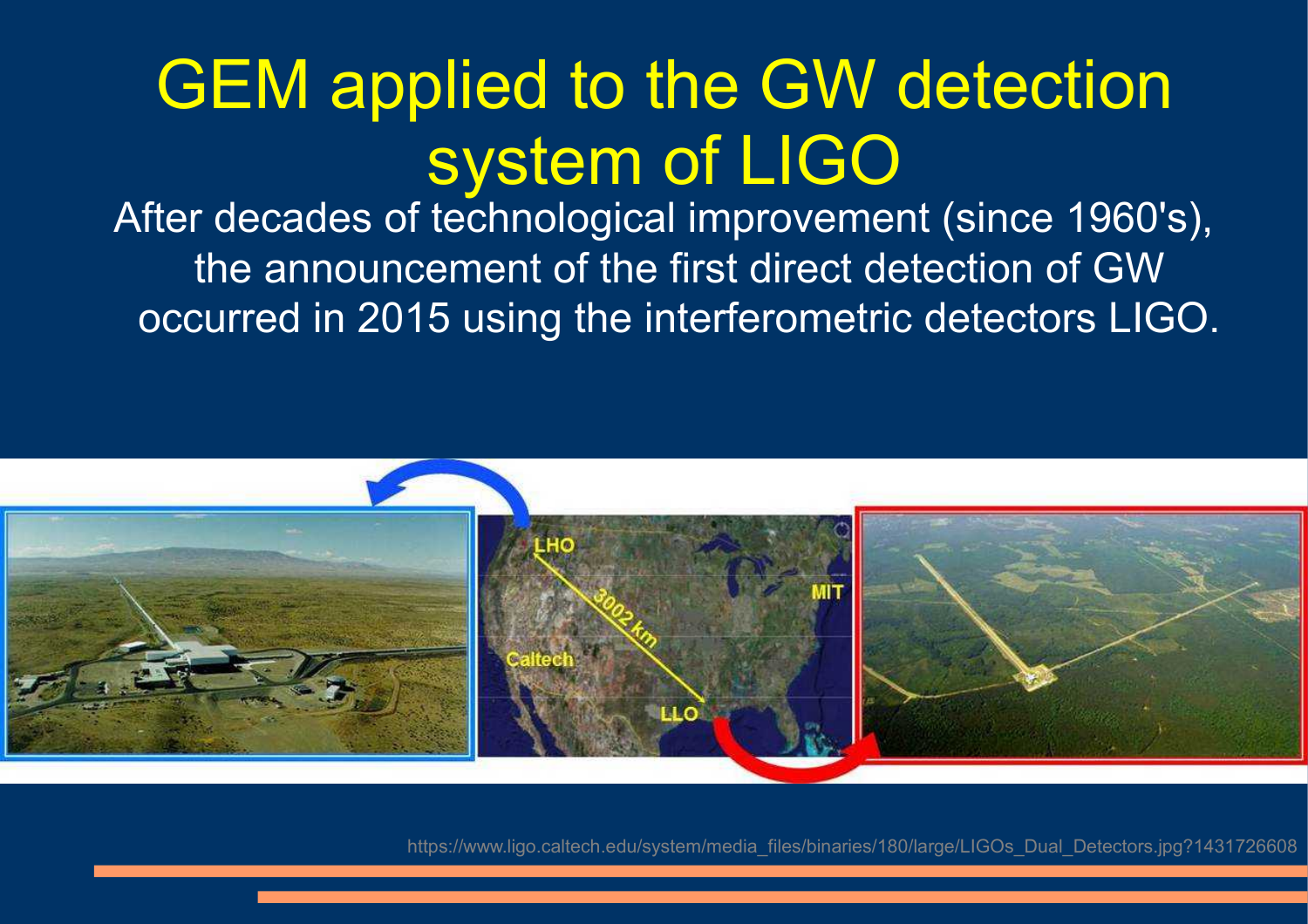### GEM applied to the detection of GW by LIGO

 A detector has a response function that depends on the input signal



https://www.aps.org/publications/apsnews/200306/images/ligo\_detector.jpg

Input: GW Iorio & Crosta (2011) showed that the total response fuction of the LIGO had relevant contribution at higher frequencies (e.g. 8kHz) from the (gravito)magnetic component.



Fig. (3), the angular dependence of the response function of the LIGO interferometer to the magnetic component of the  $+$ polarization for  $f = 8000$  Hz.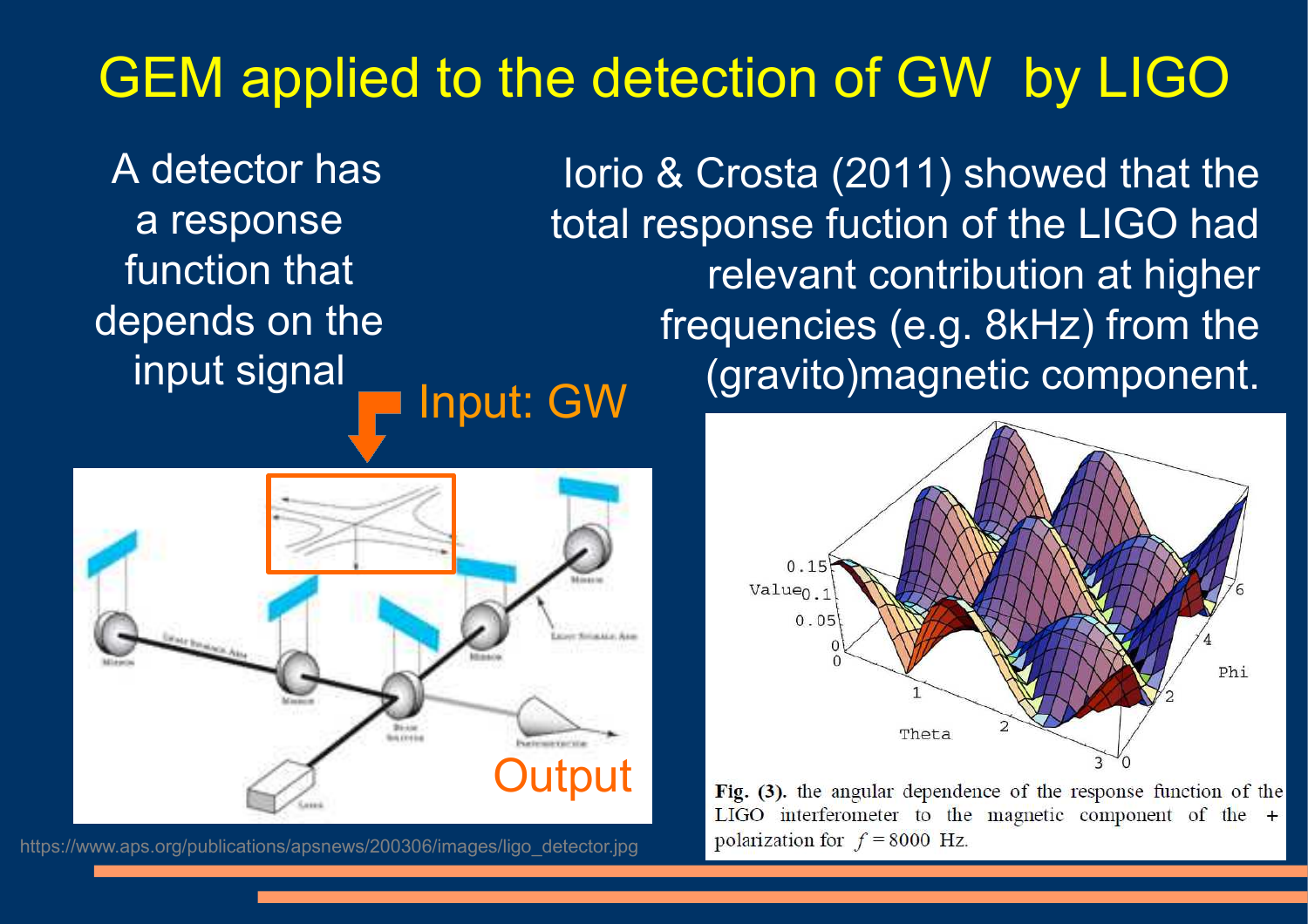# Poynting vector in GEM

From Mashoon (2008), the GEM field equations:

$$
\mathsf{O}(\mathsf{h}_{\mu\nu})
$$

$$
\nabla \times \mathbf{E} = -\frac{1}{c} \frac{\partial}{\partial t} \left( \frac{1}{2} \mathbf{B} \right), \quad \nabla \cdot \left( \frac{1}{2} \mathbf{B} \right) = 0,
$$
  

$$
\nabla \cdot \mathbf{E} = 4\pi G \rho, \quad \nabla \times \left( \frac{1}{2} \mathbf{B} \right) = \frac{1}{c} \frac{\partial}{\partial t} \mathbf{E} + \frac{4\pi G}{c} \mathbf{j}
$$

The GEM fields defined by:  $\mathbf{B} = -\nabla \Phi - \frac{1}{c} \frac{\partial}{\partial t} \left( \frac{1}{2} \mathbf{A} \right)$ ,  $\mathbf{B} = \nabla \times \mathbf{A}$ ,

The GEM potentials defined by:  $\bar{h}_{00} = 4\Phi/c^2$   $\bar{h}_{0i} = -2A_i/c^2$ 

**Trace-reversed amplitude:**  $\bar{h}_{\mu\nu} = h_{\mu\nu} - \frac{1}{2} \eta_{\mu\nu} h$ , where  $h = \eta^{\mu\nu} h_{\mu\nu}$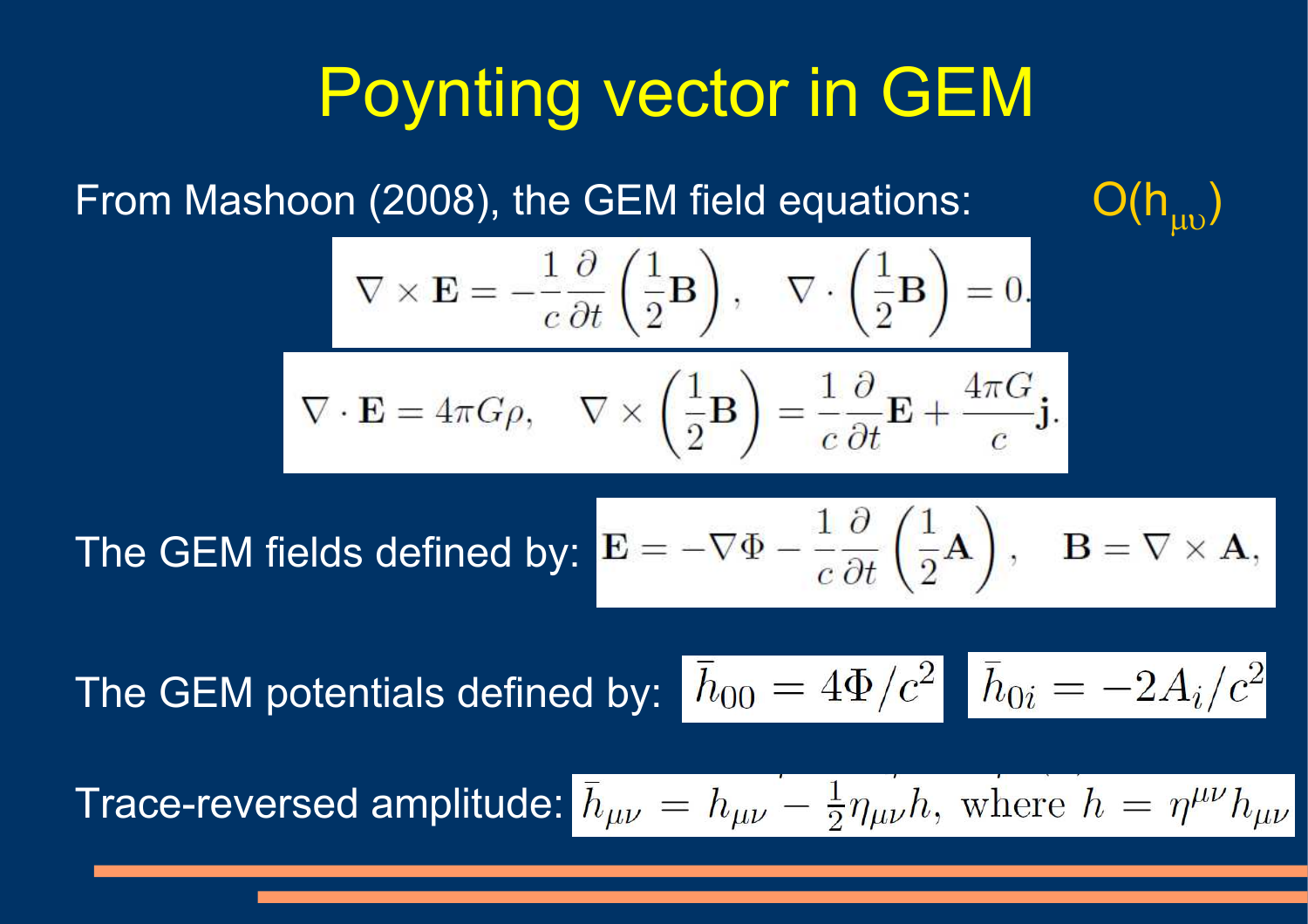# Poynting vector in GEM

From Mashoon (2008), the Landau-Lifshitz pseudotensor  $(t_{\text{m}})$  is employed to determine the local stress-energy content of the GEM fields. For a stationary configuration:  $\partial \Phi / \partial t = 0$ 

$$
4\pi G t_{0i}=2({\bf E}\times {\bf B})_i
$$

The GEM Poynting vector defined by:

$$
\mathcal{S} = -\frac{c}{2\pi G} \mathbf{E} \times \mathbf{B}
$$



$$
\bar{h}_{00} = 4\Phi/c^2
$$

$$
\bar{h}_{0i} = -2A_i/c^2
$$

 $\partial {\bf A}/\partial t=0$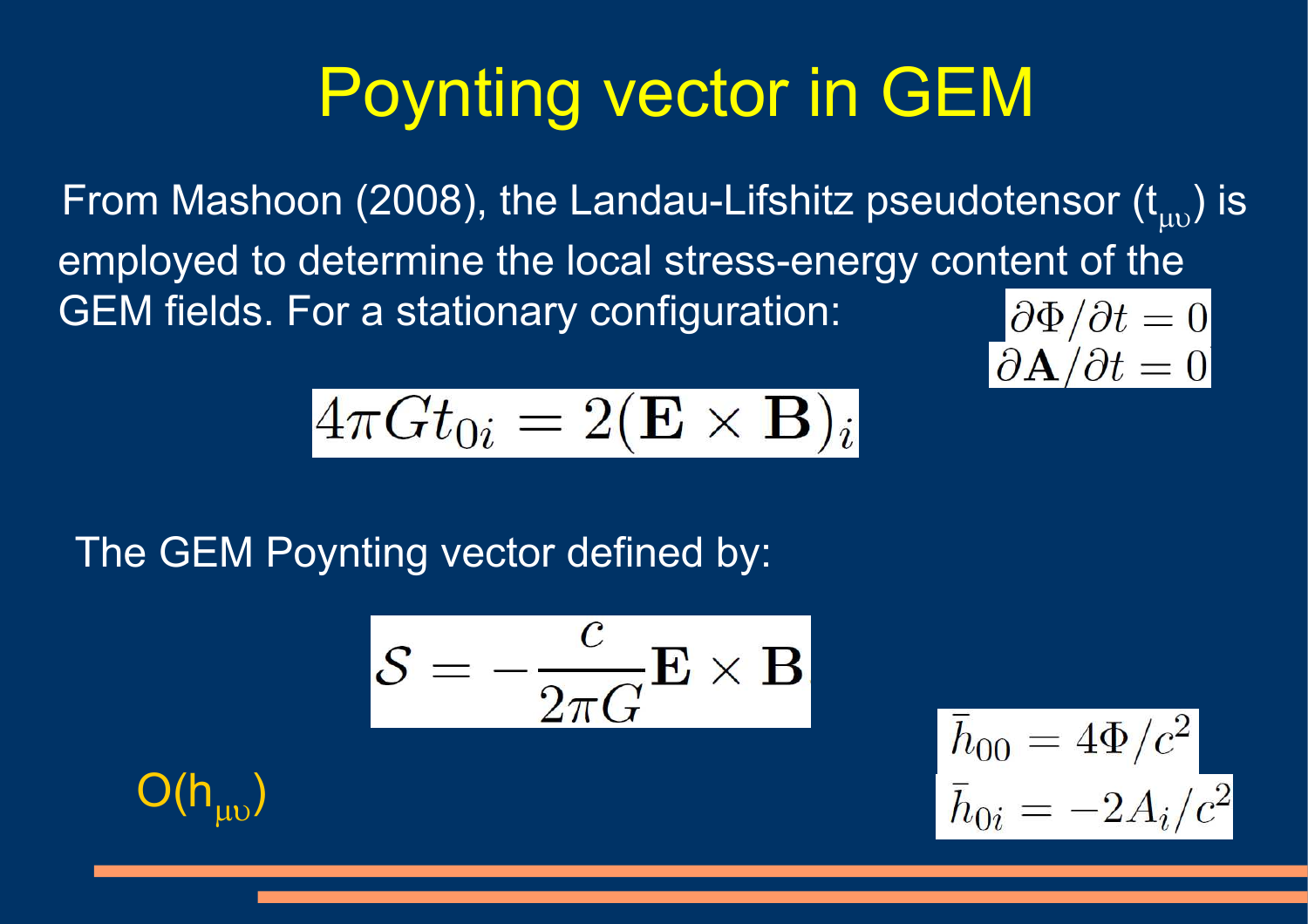# Electromagnetic Poynting vector

 From classical electromagnetism, the electromagnectic flux is characterized by the Poynting vector:

$$
S = \frac{c}{4\pi} E \times H
$$

 It represents the EM energy that flows per unit time (power) through a unit area in a direction perpendicular to the electric field E and the magnetic field H.

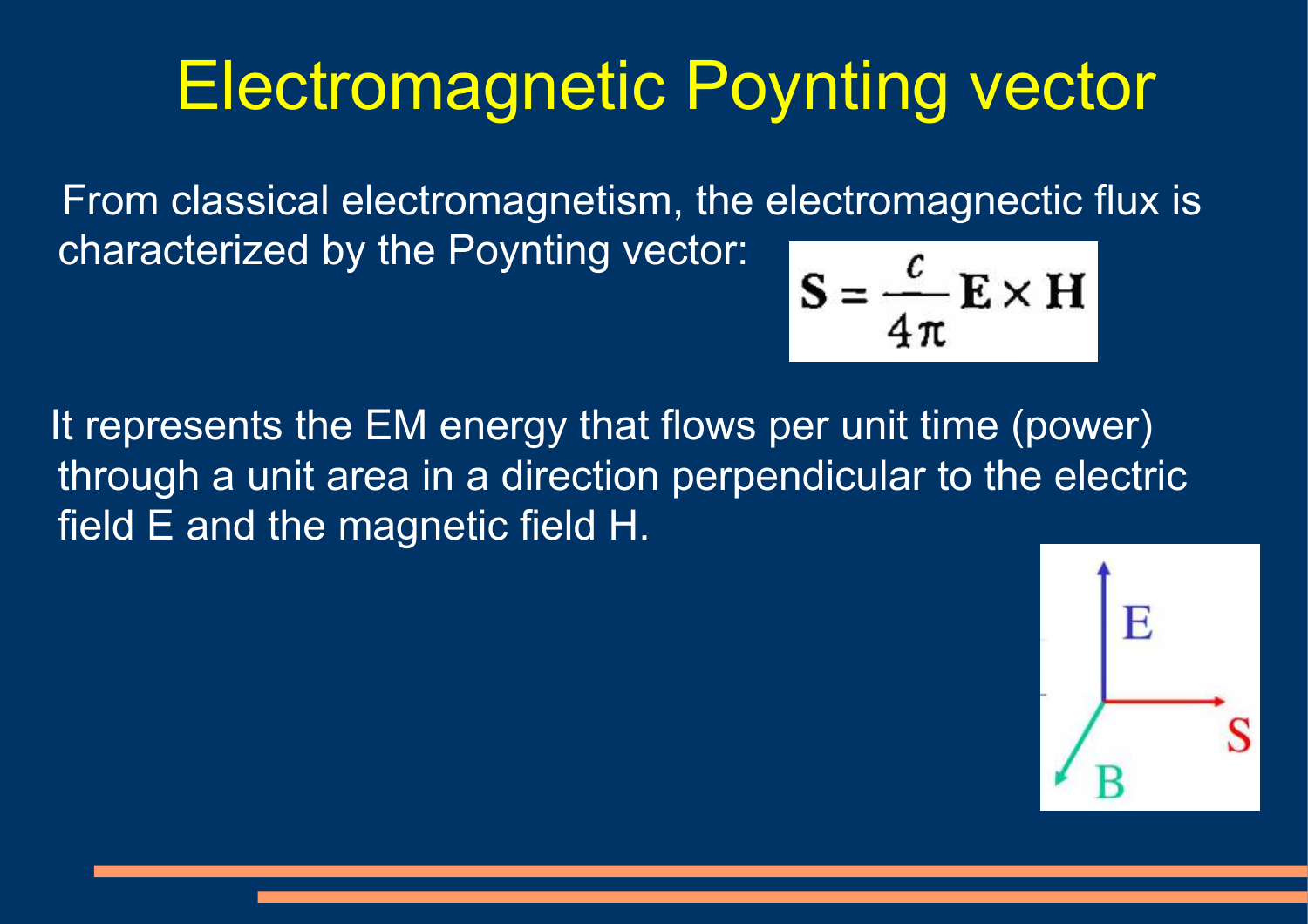# Electromagnetic Poynting vector

 From classical electromagnetism, the electromagnectic flux is characterized by the Poynting vector:

$$
S = \frac{c}{4\pi} E \times H
$$

It represents the EM energy that flows per unit time (power) through a unit area in a direction perpendicular to the electric field E and the magnetic field H.

The GEM Poynting vector:

$$
\mathcal{S} = -\frac{c}{2\pi G} \mathbf{E} \times \mathbf{B}
$$

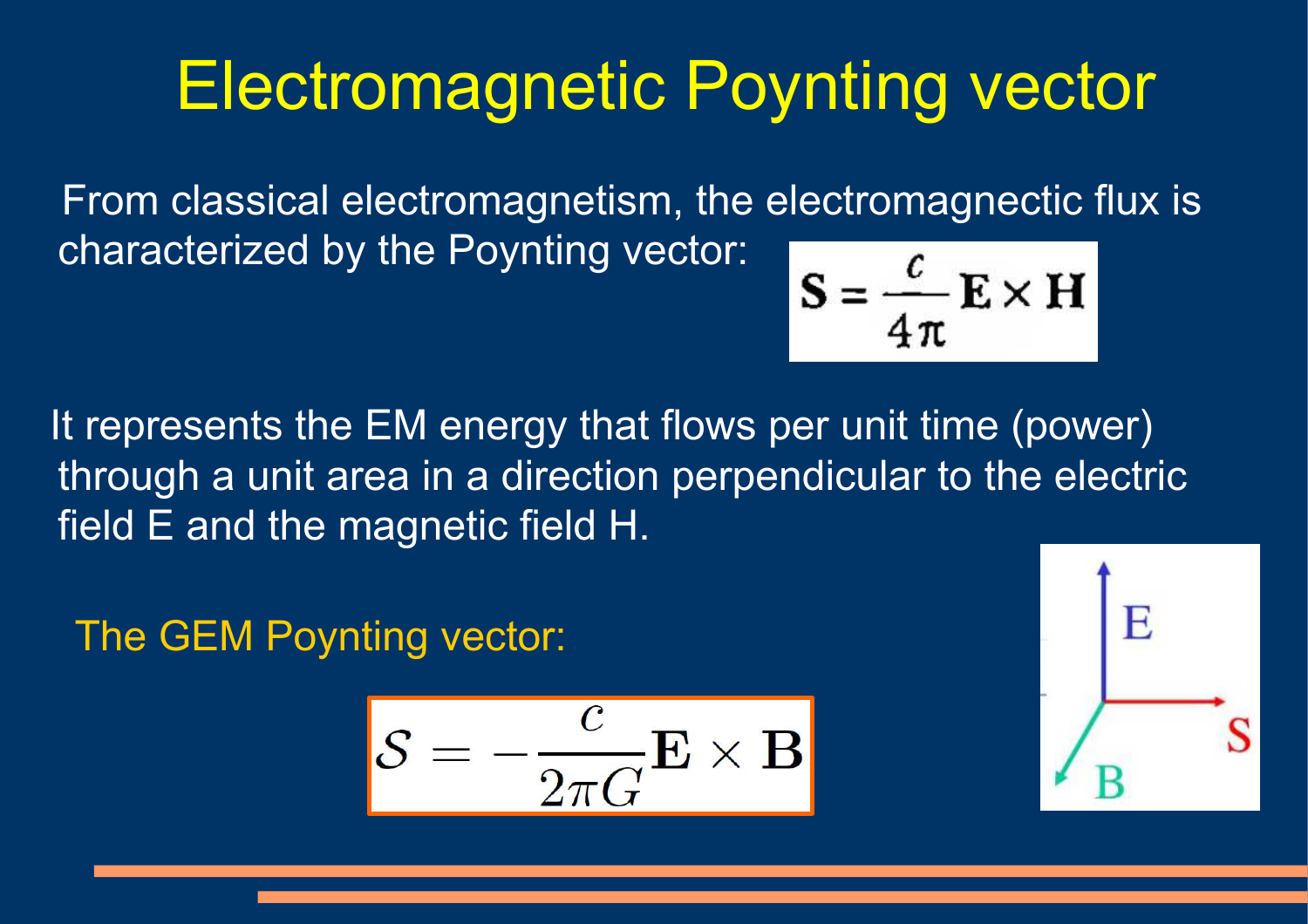# Poynting vector in EM and in GEM

$$
EM: \quad \mathbf{S} = \frac{c}{4\pi} \mathbf{E} \times \mathbf{H} \qquad \qquad \mathbf{GEM}: \quad \mathbf{S} = -\frac{c}{2\pi G} \mathbf{E} \times \mathbf{B}
$$

 It represents the energy that flows per unit time (power) through a unit area in a direction perpendicular to the electric field and the magnetic field.

$$
\textsf{GEM:}~~4\pi G t_{0i}=2(\mathbf{E}\times \mathbf{B})_i
$$

The component of the Landau-Lifshitz pseudotensor  $(t_{\text{max}})$ represents this energy flux.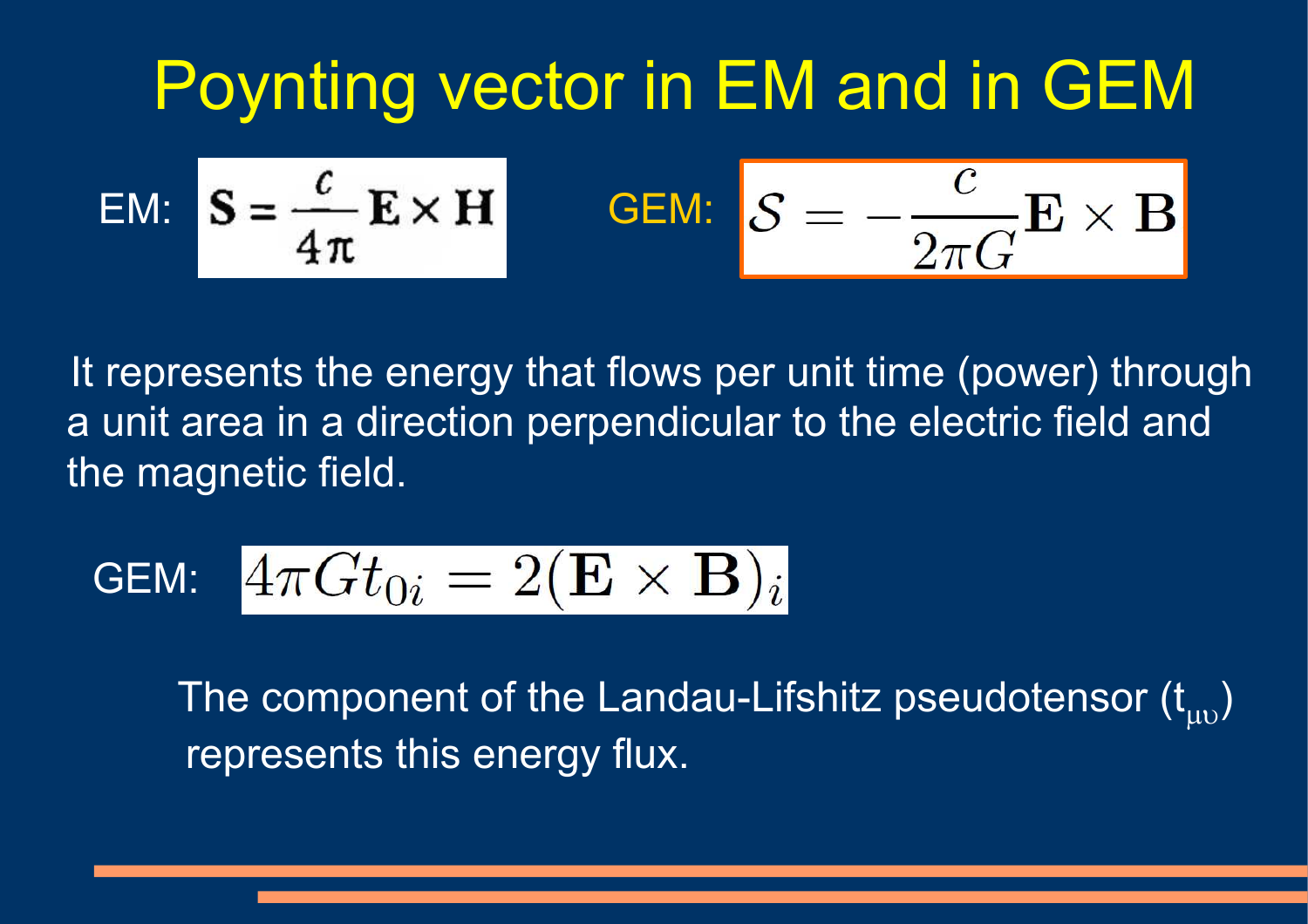# Energy flux in general relativity

In GR the energy flux of a system is given by the stress-energy tensor  $(T_{uv})$ , specifically its  $T_{0k}$  component.

 For a gravitational wave this component is given by MTW 1973 § 35.7. c=G=1.

< > denotes an average over several wavelengths.

$$
T_{0k} = 1/(32\pi) < h^{TT}_{ij,0} h^{TT}_{ik,k} > .
$$

Calculating this average using  $t_{0k}$  yields the same as above.

No Poynting vector is defined in this context.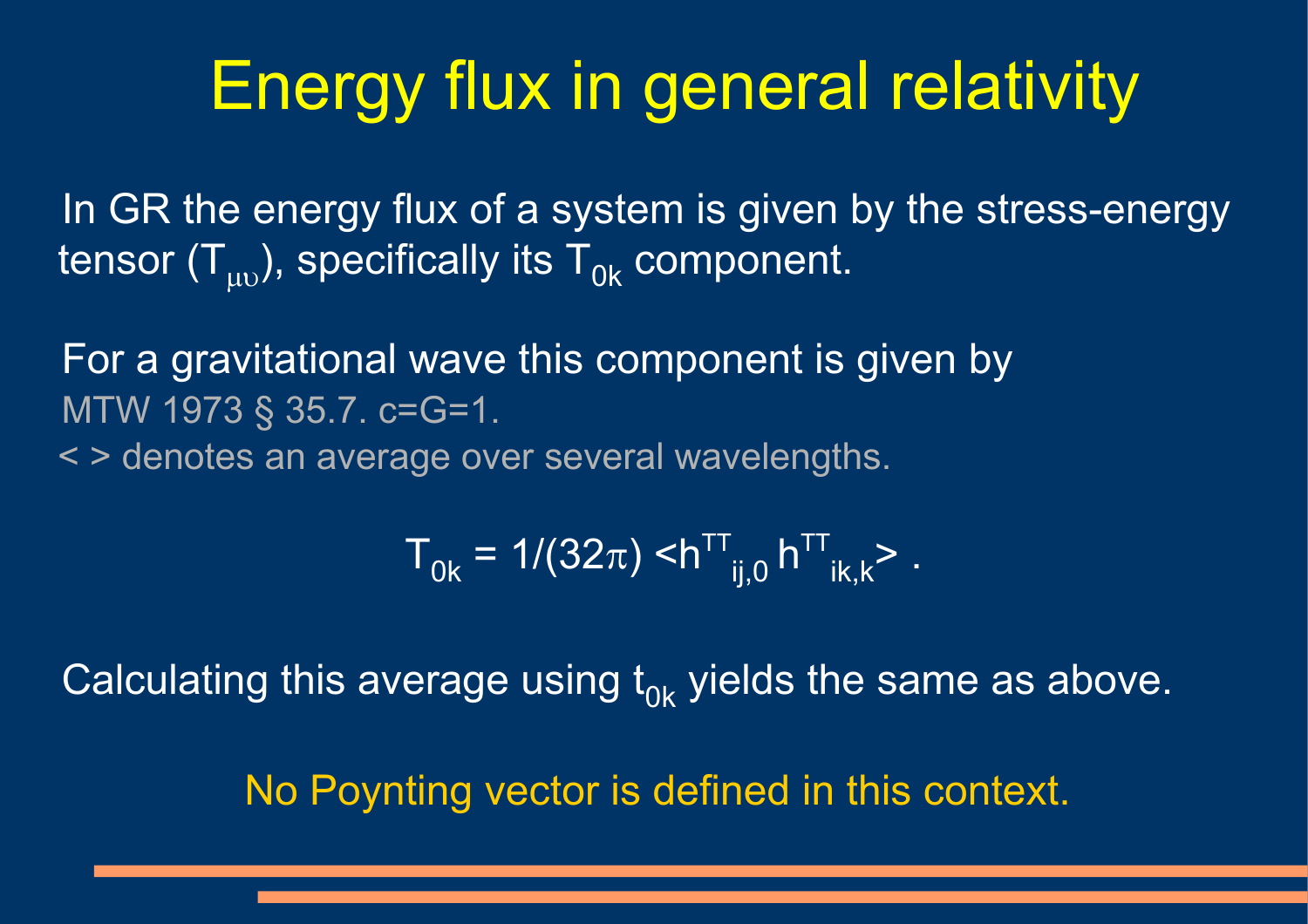# Energy flux in general relativity: an illustration

 Magalhaes et al. (1997)\*, studying the detection of GW by spherical resonant-mass detectors, analysed the influence of a GW on a spherical distribution of free masses.

\*Magalhaes et al. ApJ 475, 462 (1997)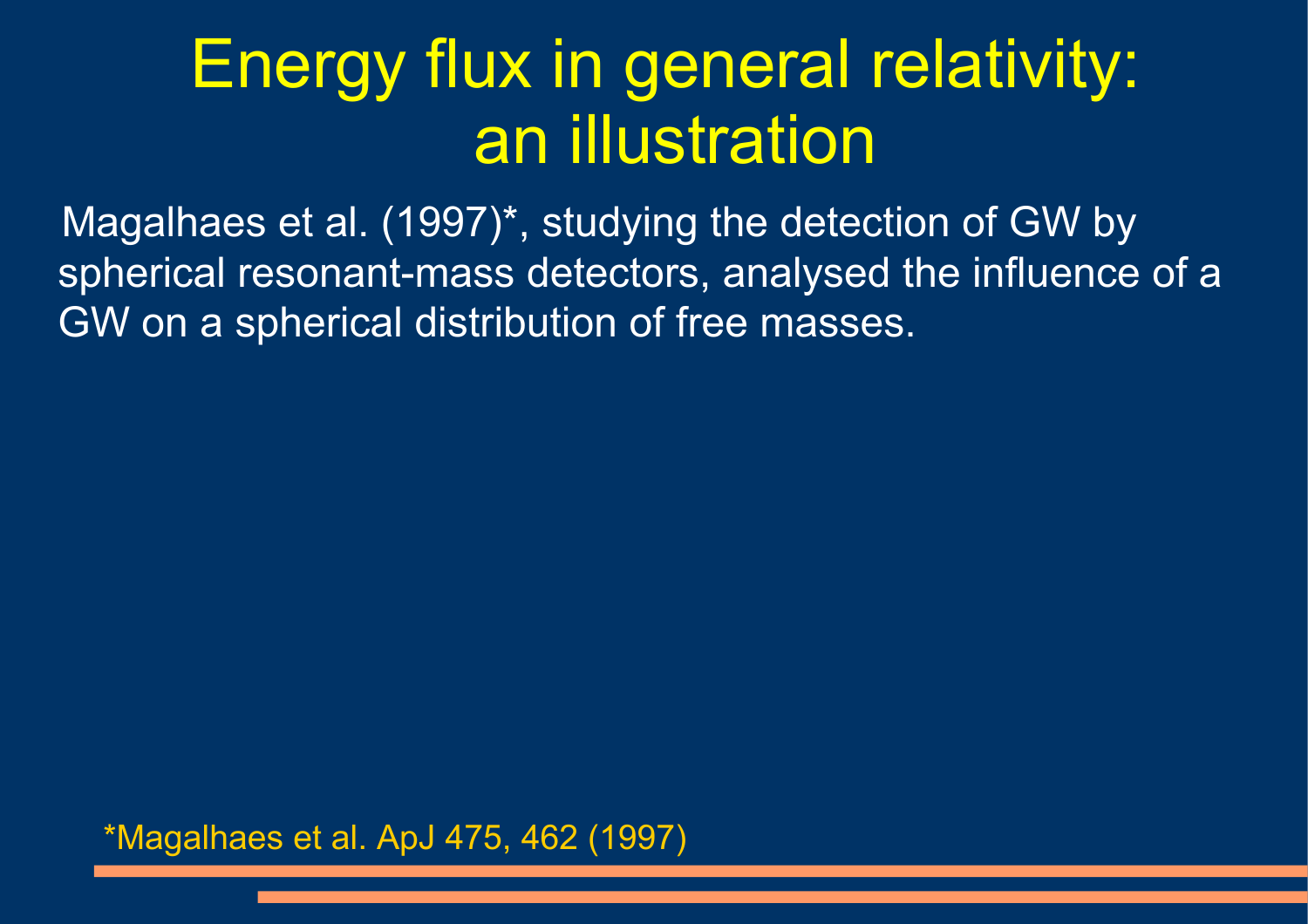# Energy flux in general relativity: an illustration

 Magalhaes et al. (1997)\*, studying the detection of GW by spherical resonant-mass detectors, analysed the influence of a GW on a spherical distribution of free masses.

> In the next images I present the use of a spherical geometry in the detection of GW

\*Magalhaes et al. ApJ 475, 462 (1997)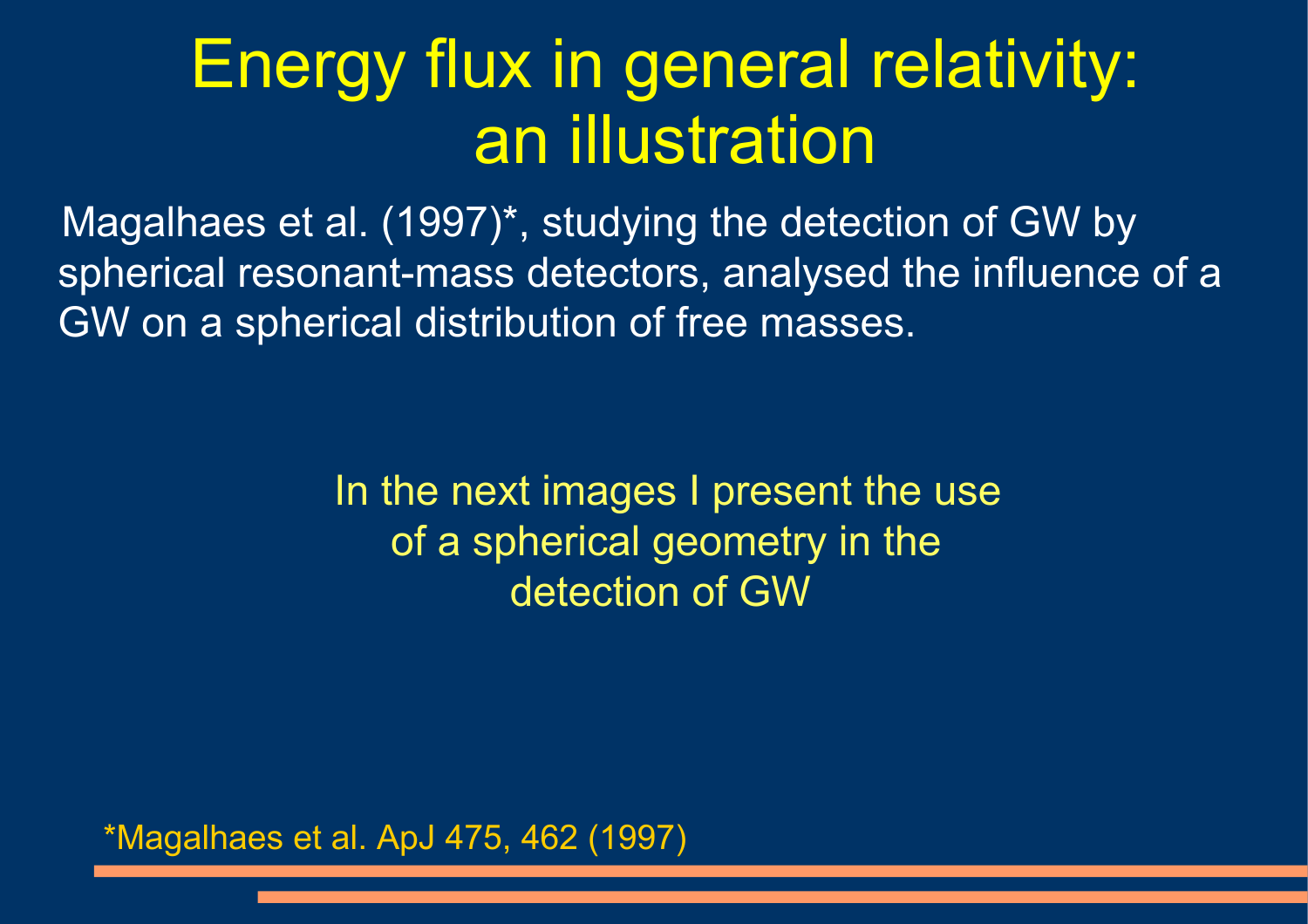## Spherical detectors of GW

 The last generation of resonant-mass GW detector was under study in the early 1990's, when the LIGO detectors got funds to be constructed.

 The US projects for resonant-mass detector were shut down. A Brazilian and a Dutch prototypes with spherical geometry were developed.

 The Brazilian prototype evolved to the Schenberg dector and is still under study.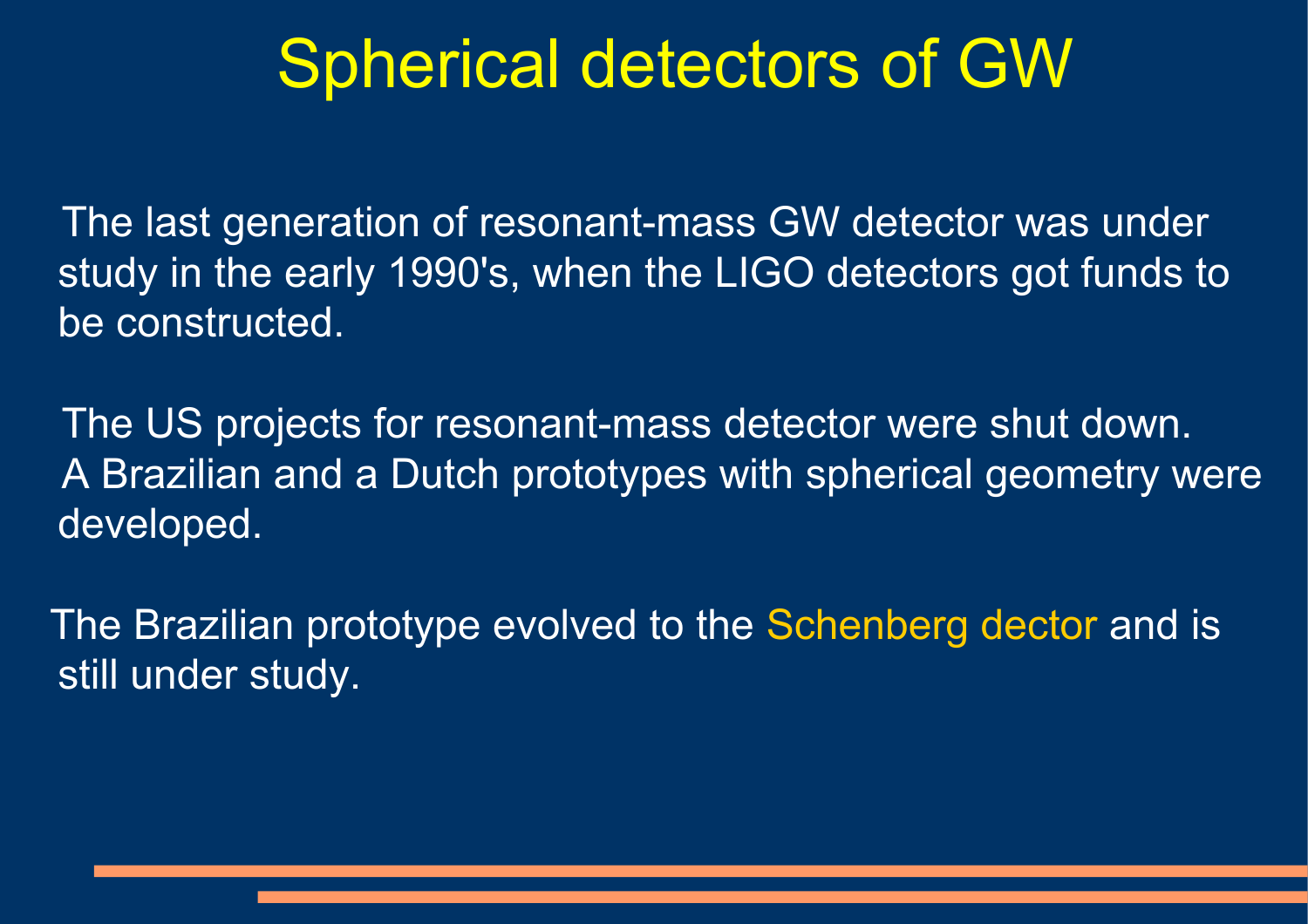### Spherical detectors of GW: SCHENBERG



 One only, well-tuned spherical GW detector should be capable of yielding all 5 independent components of  $h_{\mu\nu}$ .

The Schenberg dector was designed to detect GW around 3200 Hz, with narrow bandwidth and limited by quantum noise.

It is presently disassembled.

 Optimization studies are ongoing aiming at coincidence operation with interferometers. Bortoli, Frajuca, Magalhes et al. BPJ 50, 541 (2020)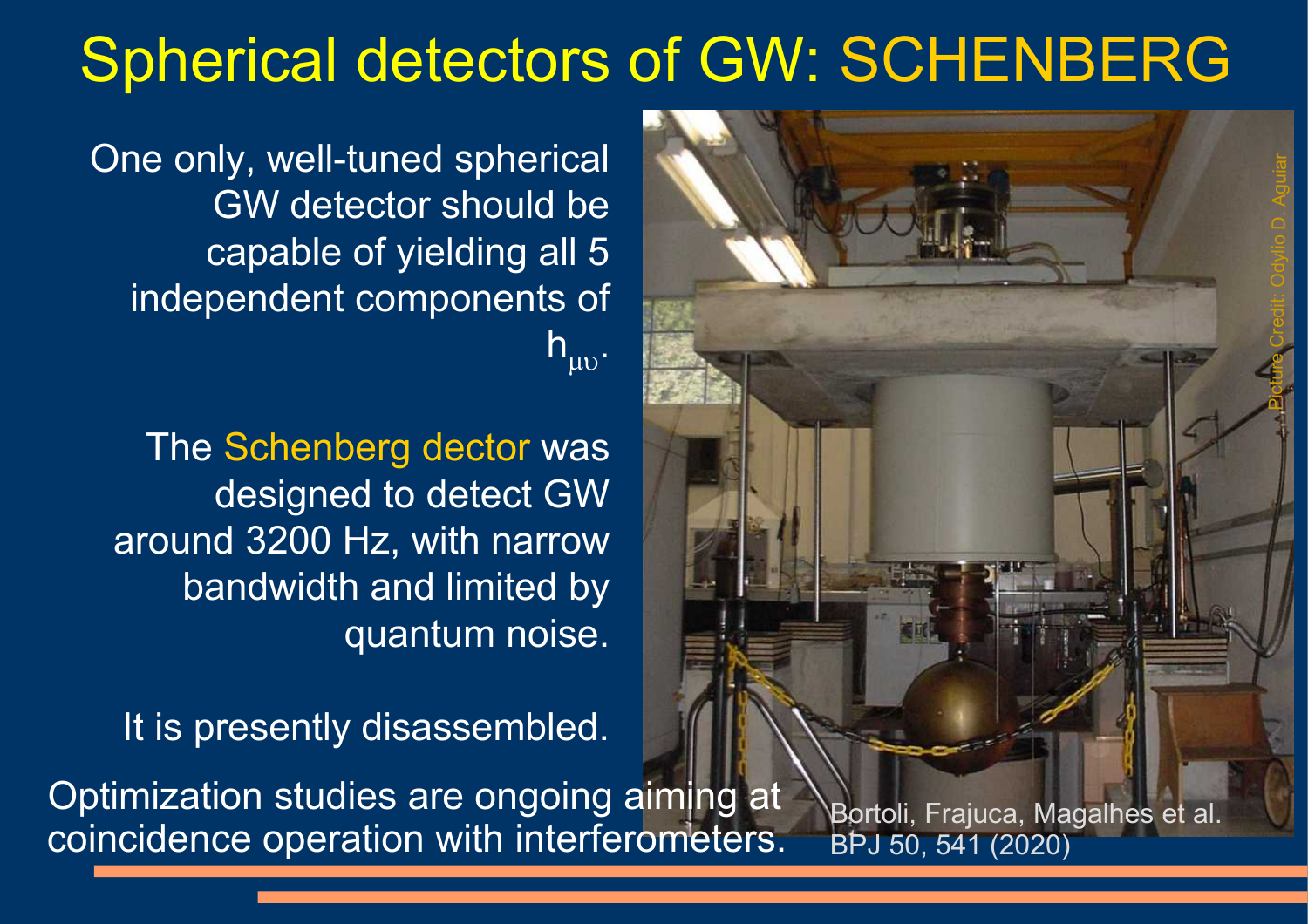### Spherical detectors of GW: The Laser Gravitational Compass

The laser gravitational compass: A spheroidal interferometric gravitational observatory

It is shown that a minimum of four non-coplanar mass probes are necessary for a Michelson-Morley interferometer to fully detect gravitational waves within the context of GR.

 With fewer probes, some alternative theories of gravitation could also explain the observations.

 The conversion of the existing gravitational wave detectors to four probes is also suggested.

Ferreira, Magalhaes et al. IJMPA 35, 2040020 (2020).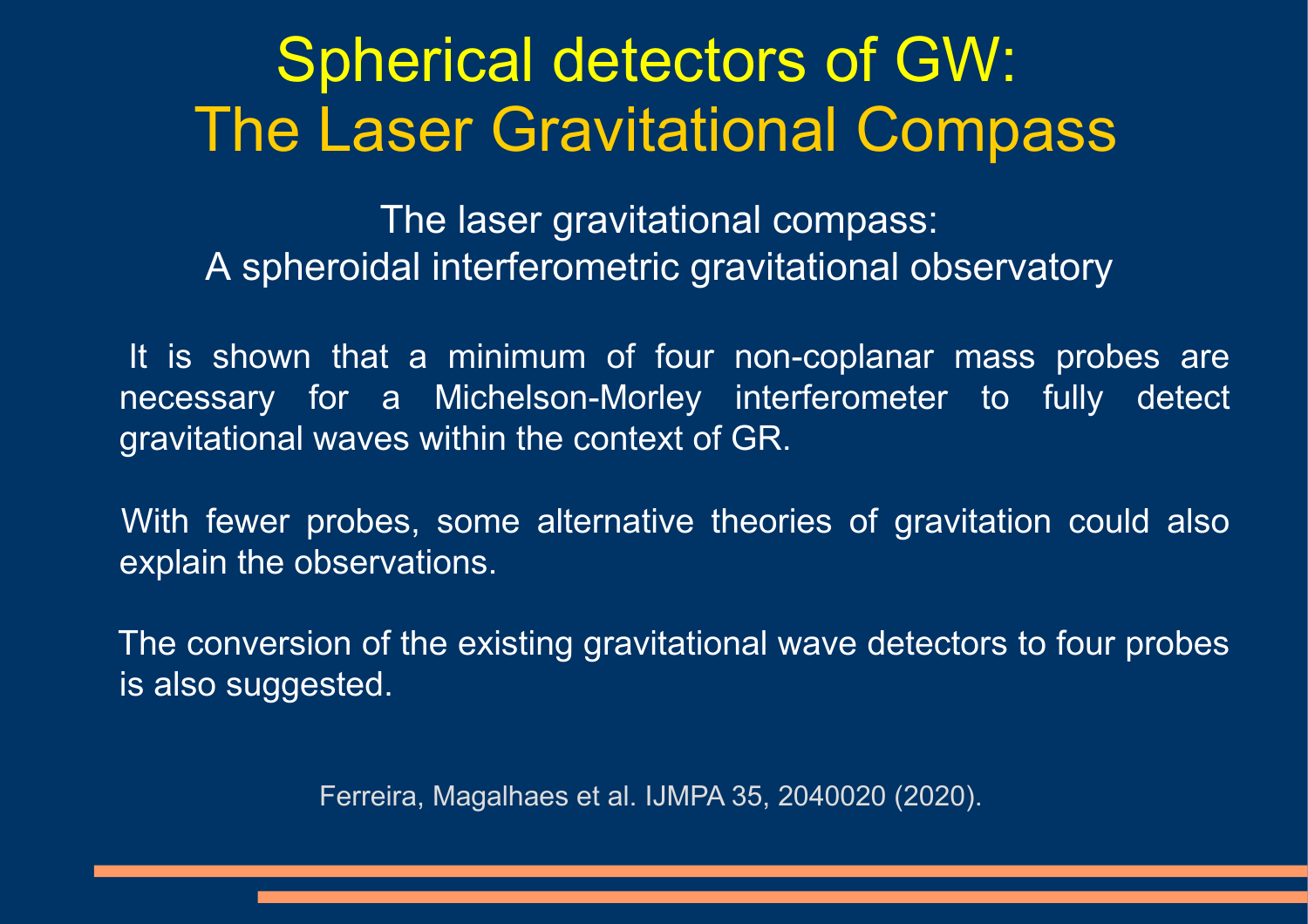### *Back to*

# Energy flux in general relativity: an illustration

 Magalhaes et al. (1997)\*, studying the detection of GW by spherical resonantmass detectors, analysed the influence of a GW on a spherical distribution of free masses.

\*Magalhaes et al. ApJ 475, 462 (1997)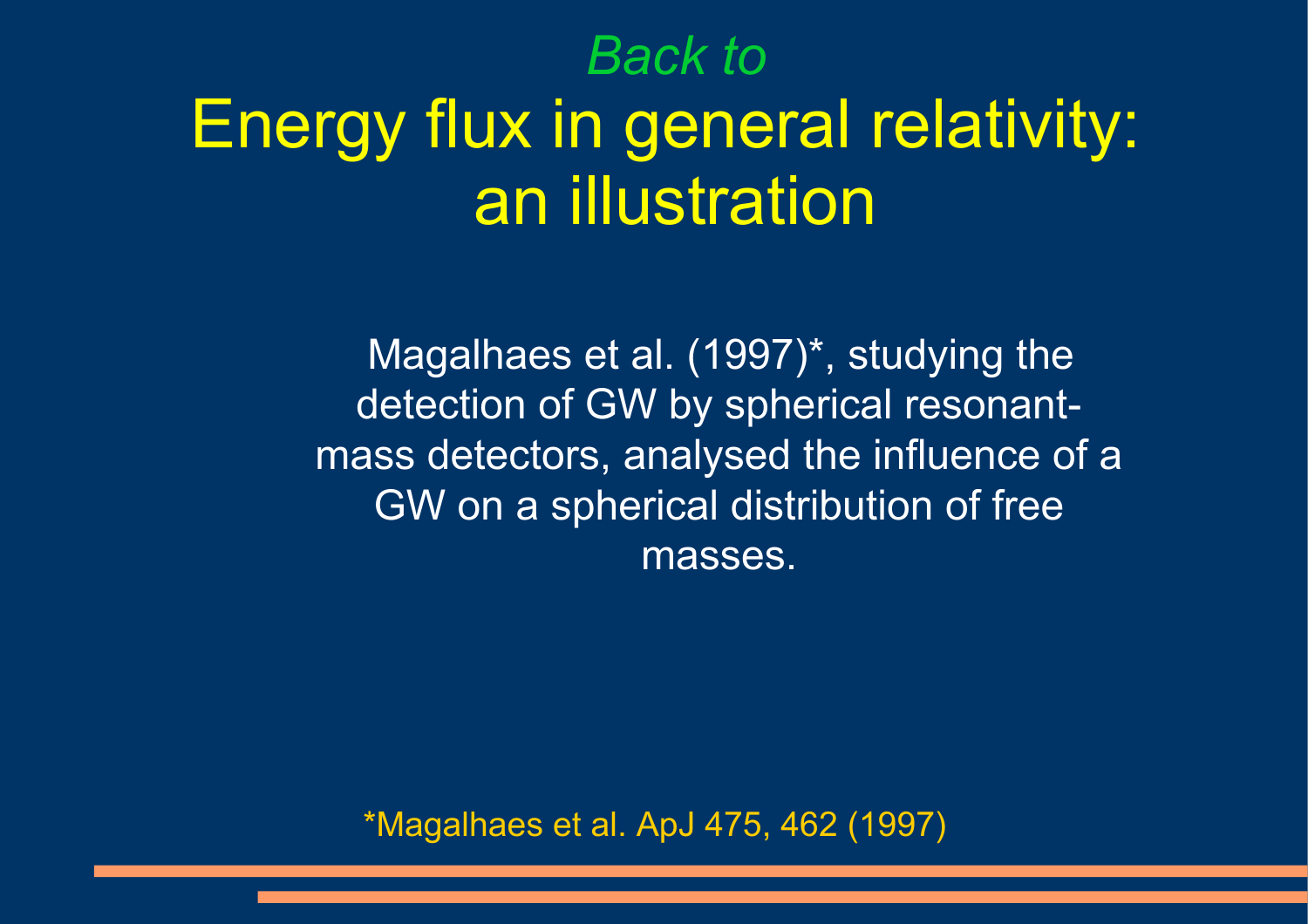### Gravitational wave in GR

 The wave of space-time (GW) distorts the background space-time (Minkowskian) where the particles are located.



#### Magalhaes et al. ApJ 475, 462 (1997)

FIG. 2.—An illustration of the displacement of a set of free test particles by a gravitational wave traveling in the  $z''$  direction. The particles are initially arranged in three orthogonal concentric rings. Each undeformed ring of particles is projected onto a plane. Their subsequent gravitational displacements are shown by the lines, which all lie in a plane normal to the direction of propagation.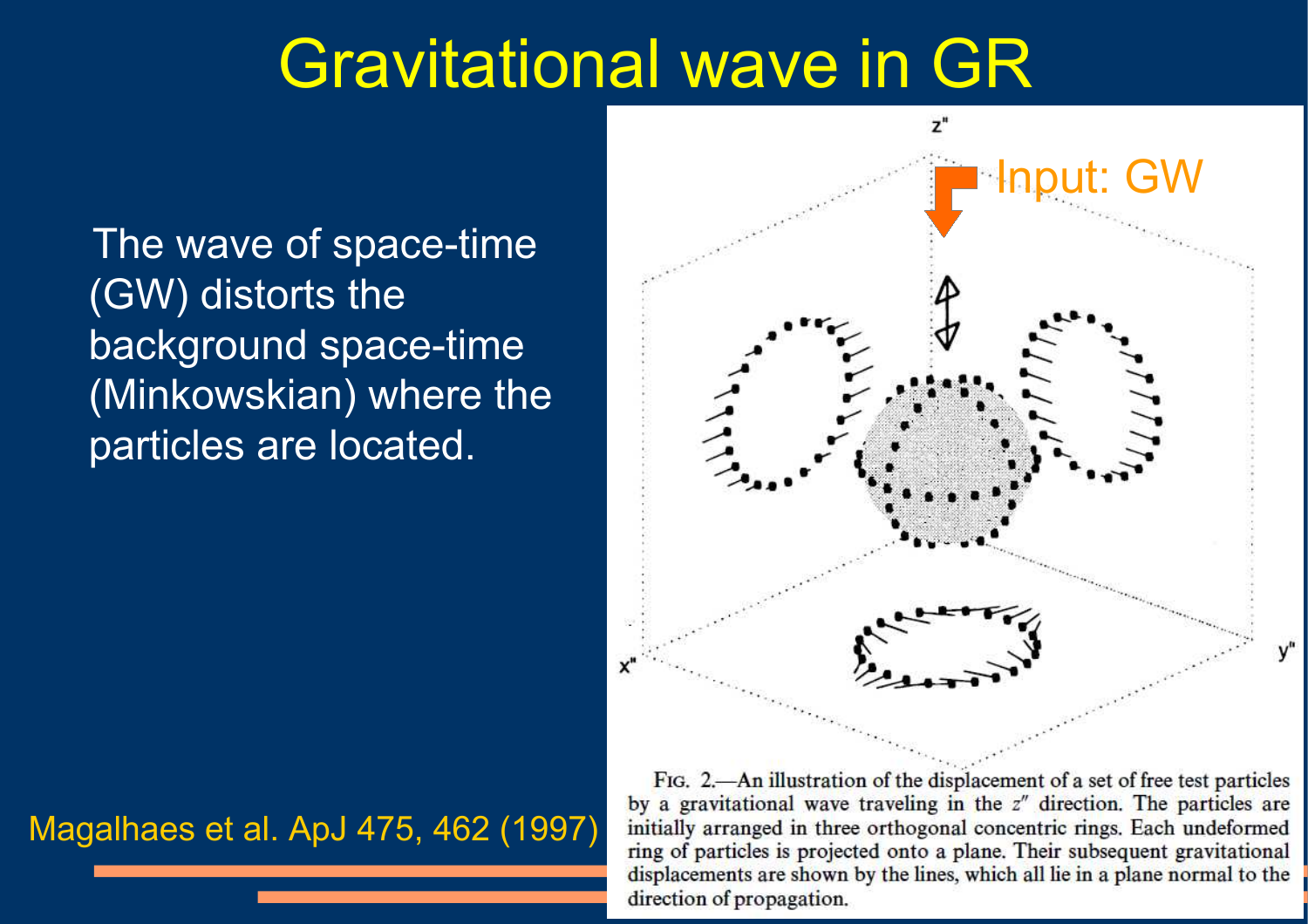## Gravitational wave in GR

 The wave of space-time distorts the background space-time while it travels.

 The volume of 3-space depends on g = Det(**g**).

In the TT gauge

$$
g=1-h_{t}^2
$$





 $\begin{array}{ccc} 0 & h_t & 0 & 0 \\ 0 & 0 & -h_t & 0 \end{array}$ 

 $h'' =$ 

diagonal

frame of

ellipsoid

the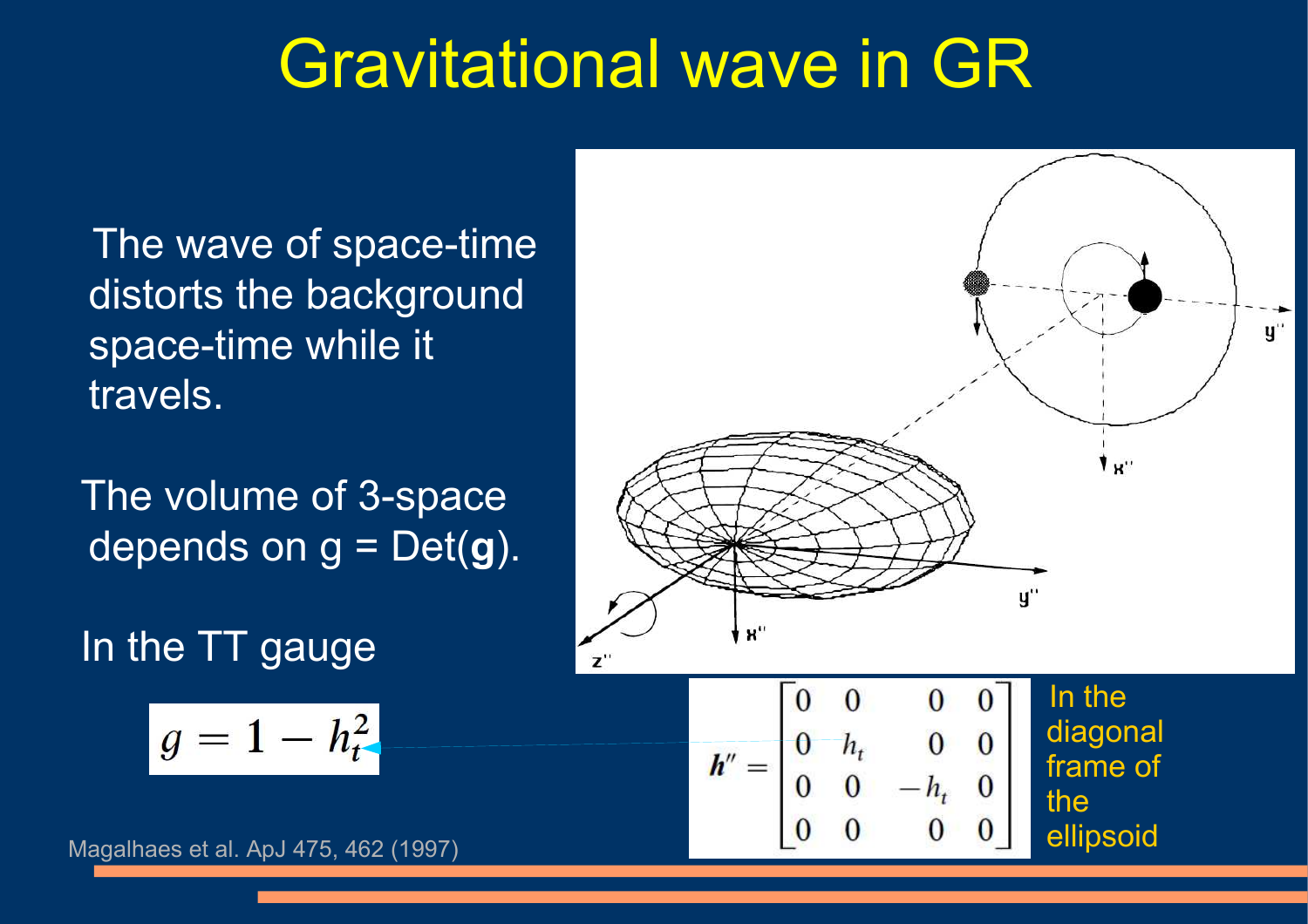### Gravitational wave flux in GR

In the TT gauge 
$$
g = 1 - h_t^2
$$

 This shows that the particles move relative to the center of the sphere.

We can show that the energy flux,  $T_{0k} = 1/(32\pi) \langle h^{TT} \rangle_{\text{i},0} h^{TT}_{\text{k},k}$ , is not zero. Consider the simple example of a monochromatic wave:

$$
h_{t''} = \mathscr{A} \cos \omega(t'' - z''/c)
$$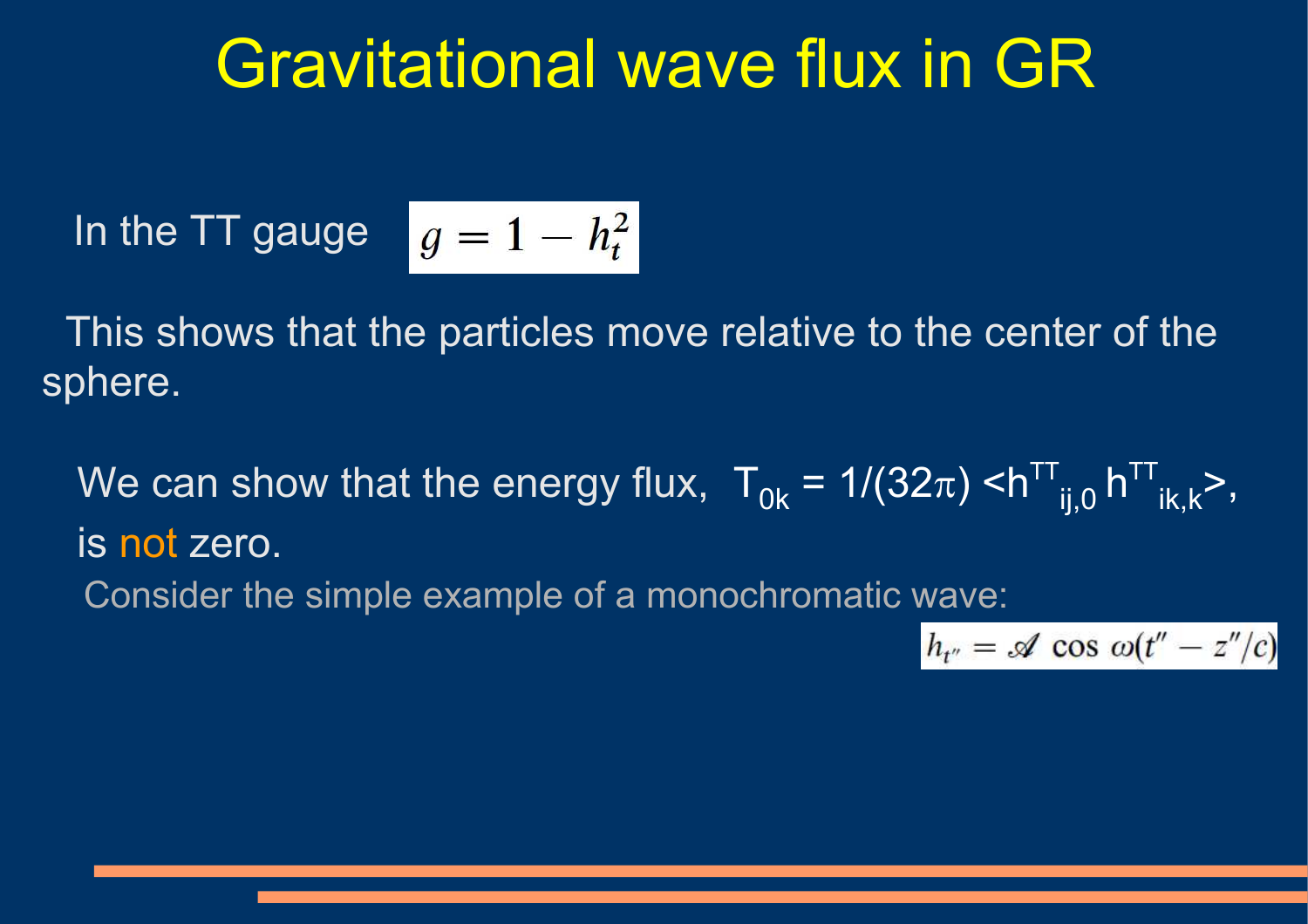### Gravitational wave flux in GEM

The GR energy flux,  $T_{0k}$  = 1/(32 $\pi$ ) <h<sup>TT</sup><sub>ij,0</sub> h<sup>TT</sup><sub>ik,k</sub>>, is not zero.  $\bm{h}'' = \begin{bmatrix} 0 & 0 & 0 & 0 \ 0 & h_t & 0 & 0 \ 0 & 0 & -h_t & 0 \ 0 & 0 & 0 & 0 \end{bmatrix}$  $4\pi G t_{0i} = 2(\mathbf{E} \times \mathbf{B})_i \frac{\partial \Phi / \partial t}{\partial \mathbf{A} / \partial t} = 0$ GEM:  $\mathbf{E} = -\nabla \Phi - \frac{1}{c} \frac{\partial}{\partial t} \left( \frac{1}{2} \mathbf{A} \right), \quad \mathbf{B} = \nabla \times \mathbf{A},$  $\bar{h}_{00} = 4\Phi/c^2$   $\bar{h}_{0i} = -2A_i/c^2$  $\bar{h}_{\mu\nu} = h_{\mu\nu} - \frac{1}{2} \eta_{\mu\nu} h$ , where  $h = \eta^{\mu\nu} h_{\mu\nu}$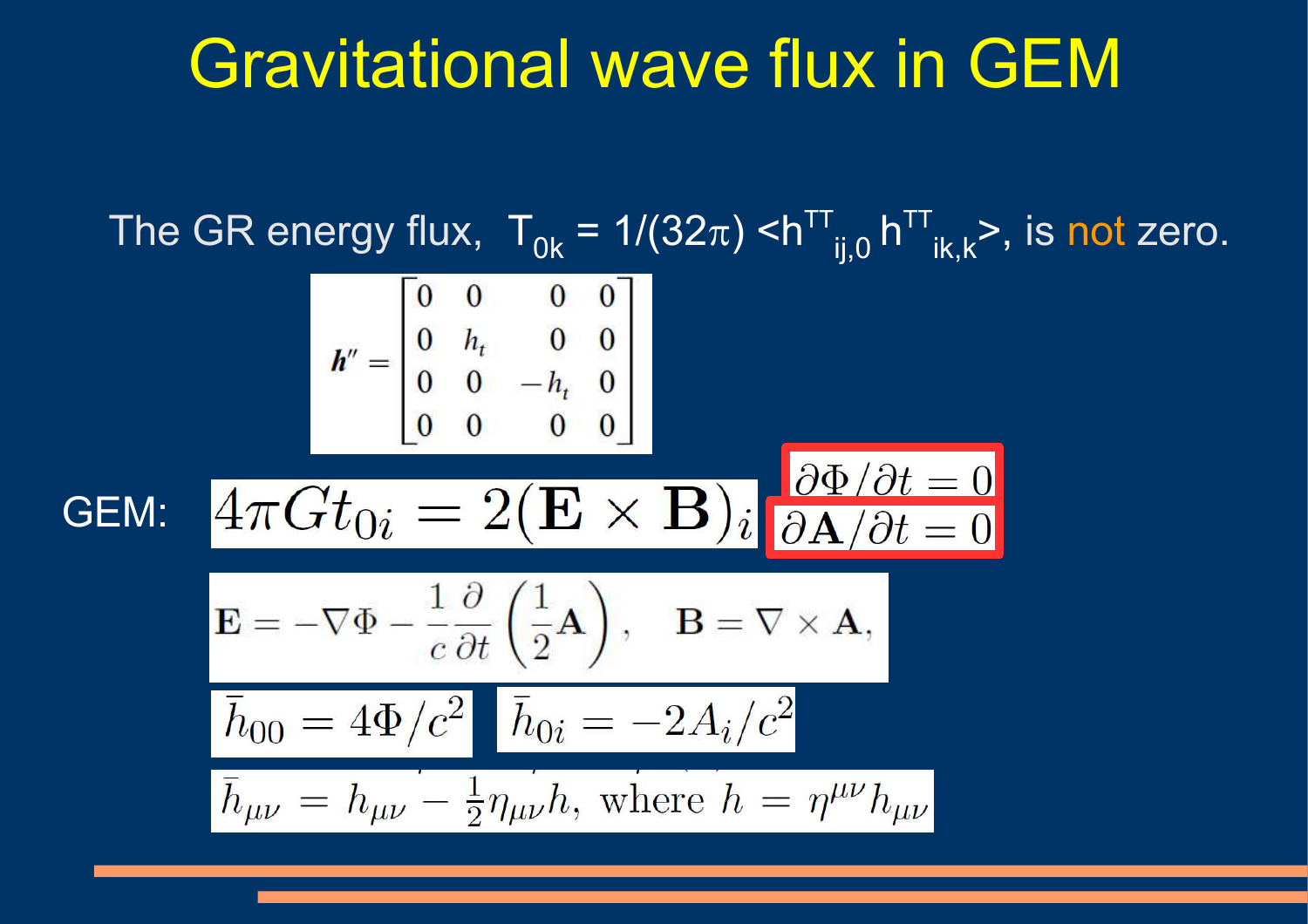### Gravitational wave flux in GEM

The GR energy flux,  $T_{0k}$  = 1/(32 $\pi$ ) <h<sup>TT</sup><sub>ij,0</sub> h<sup>TT</sup><sub>ik,k</sub>>, is not zero.  $\boldsymbol{h}'' = \begin{bmatrix} 0 & 0 & 0 & 0 \ 0 & h_t & 0 & 0 \ 0 & 0 & -h_t & 0 \ 0 & 0 & 0 & 0 \end{bmatrix}$  $4\pi G t_{0i} = 2(\mathbf{E} \times \mathbf{B})_i \frac{\partial \Phi / \partial t}{\partial \mathbf{A} / \partial t} = 0$ GEM:  $\mathbf{E} = -\nabla \Phi - \frac{1}{c} \frac{\partial}{\partial t} \left( \frac{1}{2} \mathbf{A} \right), \quad \mathbf{B} = \nabla \times \mathbf{A},$ **The GEM Poynting**   $\boxed{\bar{h}_{00} = 4\Phi/c^2$   $\boxed{\bar{h}_{0i} = -2A_i/c^2}$ **vector is null for the**   $\bar{h}_{\mu\nu} = h_{\mu\nu} - \frac{1}{2} \eta_{\mu\nu} h$ , where  $h = \eta^{\mu\nu} h_{\mu\nu}$ **GW.**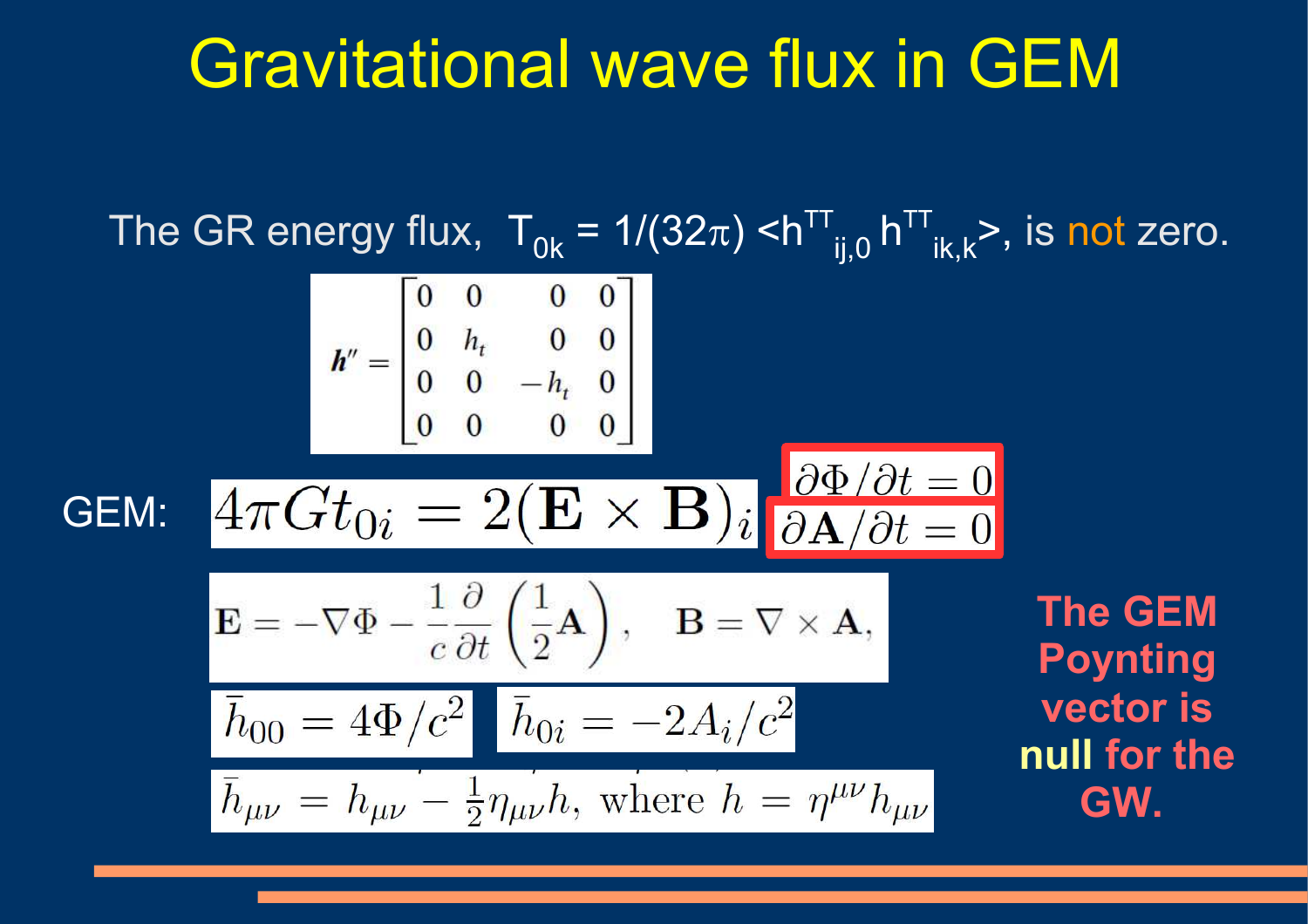### Mashoom's GEM & the Poynting vector

- Mashoon's GEM provides insights on the Poyinting vector for statationary space-times.
- Mashoon's GEM does not yield a Poynting vector for gravitational waves.
- The work by Magalhaes et al. (1997) suggests, for gravitational waves, an object similar to the Poynting vector of electromagnetic waves.

Does it means that GEM is inadequate to describe GW?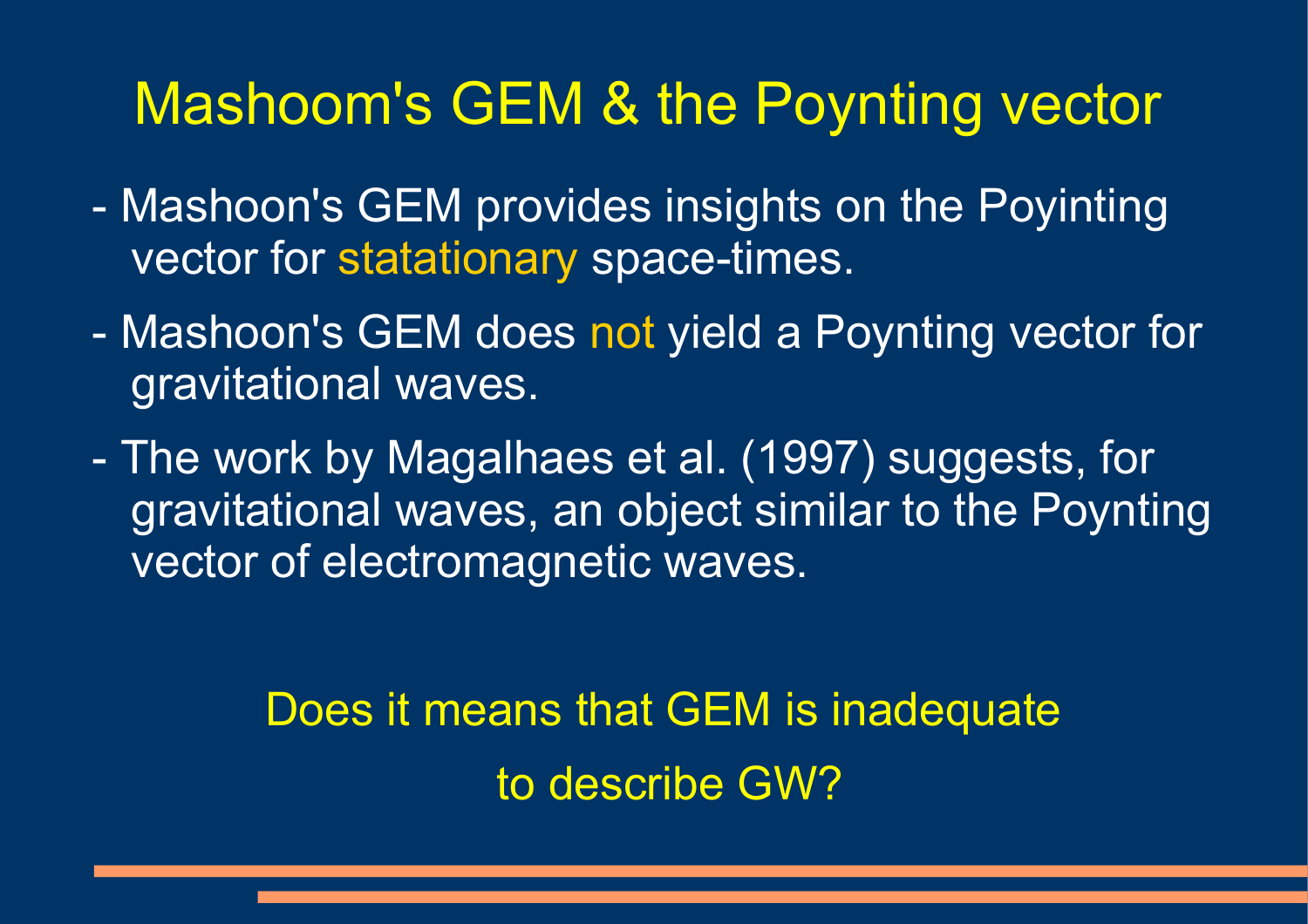### Broadening GEM

#### New works have broadened the initial GEM.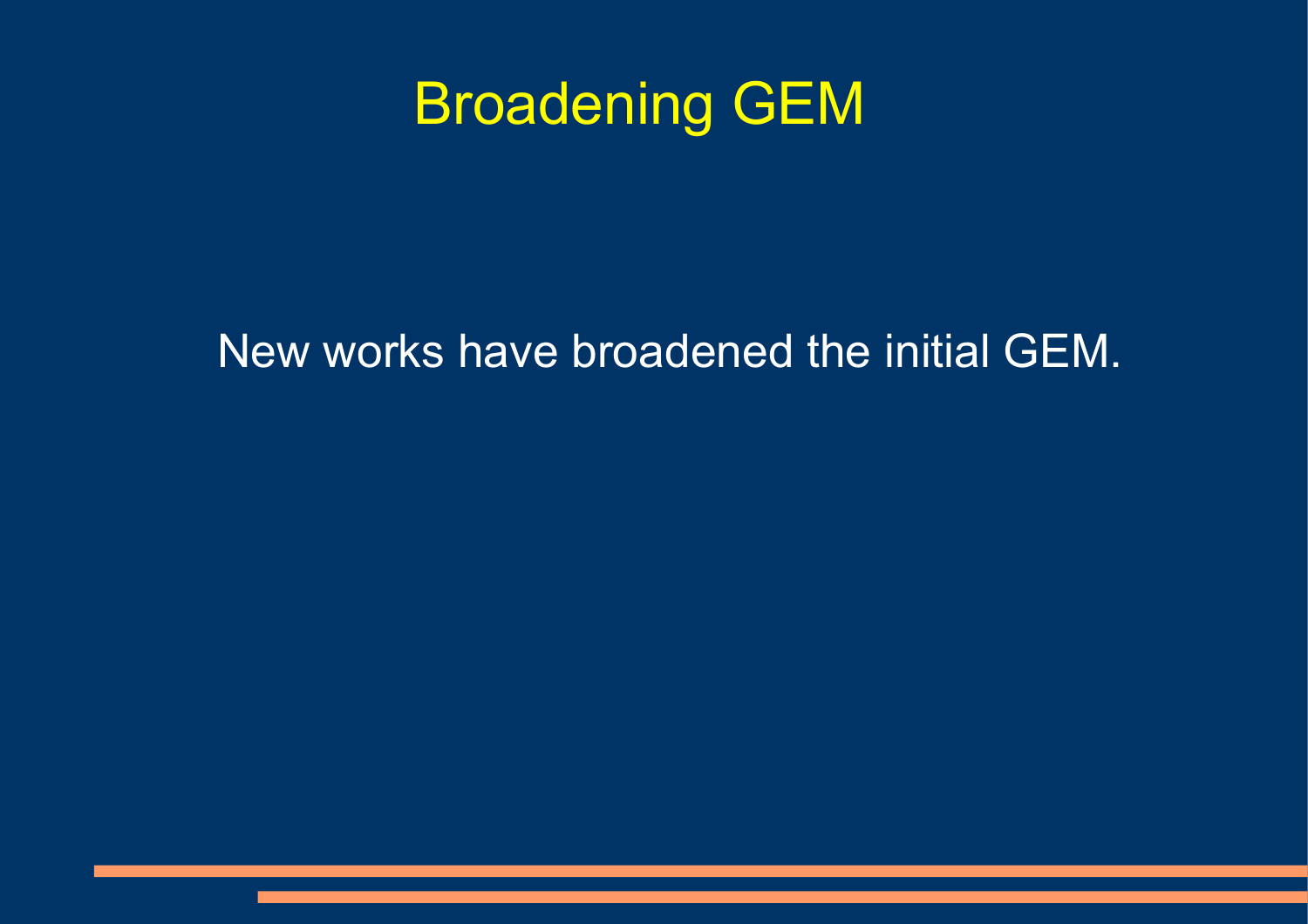1a) A new appoach by F. Costa and collaborators, based on tidal tensors, yields a covariant form for the analogy Gravity  $\leftrightarrow$  EM.

PHYSICAL REVIEW D 78, 024021 (2008)

#### Gravitoelectromagnetic analogy based on tidal tensors

L. Filipe O. Costa\* and Carlos A. R. Herdeiro<sup>+</sup>

Departamento de Física e Centro de Física do Porto, Faculdade de Ciências da Universidade do Porto, Rua do Campo Alegre, 687, 4169-007 Porto, Portugal (Received 21 May 2007; revised manuscript received 29 April 2008; published 11 July 2008)

We propose a new approach to a physical analogy between general relativity and electromagnetism, based on *tidal tensors* of both theories. Using this approach we write a covariant form for the gravitational analogues of the Maxwell equations, which makes transparent both the similarities and key differences between the two interactions. The following realizations of the analogy are given. The first one matches linearized gravitational tidal tensors to exact electromagnetic tidal tensors in Minkowski spacetime. The second one matches exact magnetic gravitational tidal tensors for ultrastationary metrics to exact magnetic tidal tensors of electromagnetism in curved spaces. In the third we show that our approach leads to a two-step exact derivation of Papapetrou's equation describing the force exerted on a spinning test particle. Analogous scalar invariants built from tidal tensors of both theories are also discussed.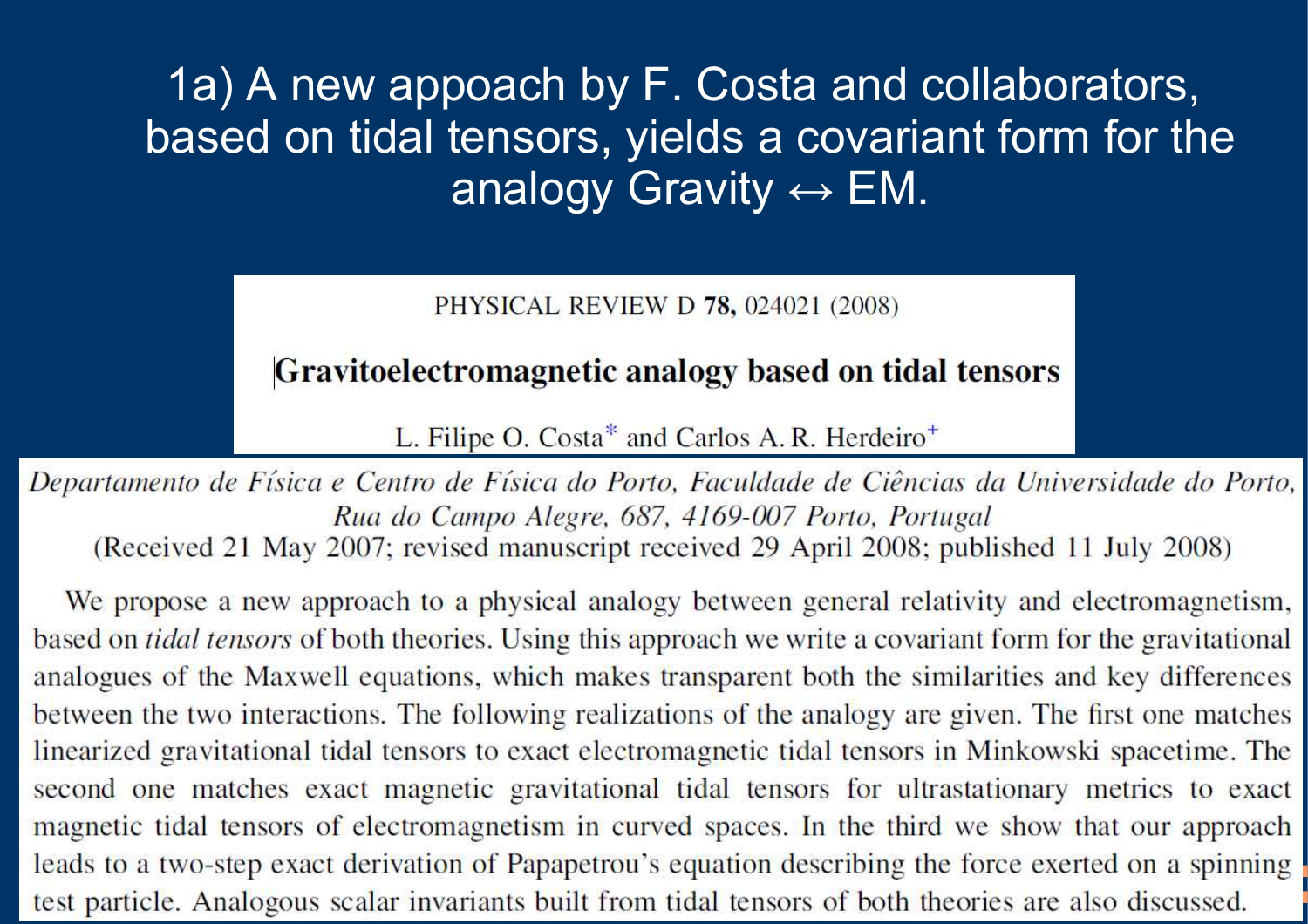1b) Under the covariant appoach, F. Costa and collaborators explore the concept of a "super Poynting vector".

#### **Gravito-electromagnetic analogies**

#### L. Filipe O. Costa · José Natário

Gen Relativ Gravit (2014) 46:1792 DOI 10.1007/s10714-014-1792-1

Abstract We reexamine and further develop different gravito-electromagnetic analogies found in the literature, and clarify the connection between them. Special emphasis is placed in two exact physical analogies: the analogy based on inertial fields from the so-called "1+3 formalism", and the analogy based on tidal tensors. Both are reformulated, extended and generalized. We write in both formalisms the Maxwell and the full exact Einstein field equations with sources, plus the algebraic Bianchi identities, which are cast as the source-free equations for the gravitational field. New results within each approach are unveiled. The well known analogy between linearized gravity and electromagnetism in Lorentz frames is obtained as a limiting case of the exact ones. The formal analogies between the Maxwell and Weyl tensors are also discussed, and, together with insight from the other approaches, used to physically interpret gravitational radiation. The precise conditions under which a similarity between gravity and electromagnetism occurs are discussed, and we conclude by summarizing the main outcome of each approach.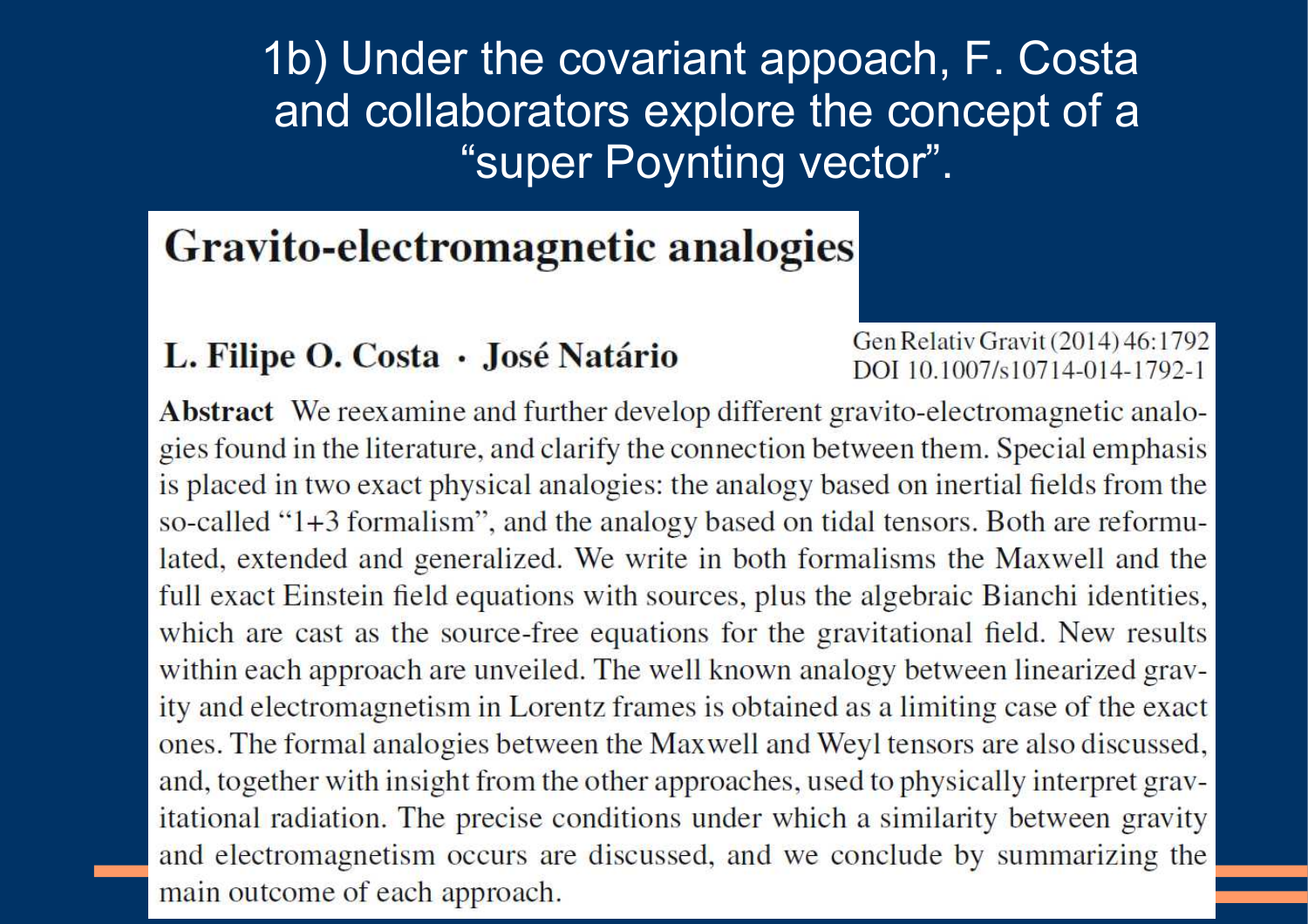### 2) F. Rocha and collaborators investigate perturbations beyond GEM's.

#### Beyond gravitomagnetism with applications to Mercury's perihelion advance and the bending of light

Flavia Rocha<sup>\*</sup>, Rubens Marinho Jr. and Manuel Malheiro Geanderson Araújo Carvalho Gerson Otto Ludwig

International Journal of Modern Physics D  $(2021)$  2150073 (19 pages)

The expansion of both sides of Einstein's field equations in the weak-field approximation, up to terms of order  $1/c<sup>4</sup>$  is derived. This new approach leads to an extended form of gravitomagnetism (GEM) properly named as Beyond Gravitomagnetism (BGEM). The metric of BGEM includes a quadratic term in the gravitoelectric potential n the time and also space metric functions in contrast with first post-Newtonian 1PN approximation where the quadratic term appears only in the time metric function. This nonlinear term does not appear in conventional GEM, but is essential in achieving the exact value of Mercury's perihelion advance as we explicitly show. The new BGEM metric is also applied to the classical problem of light deflection by the Sun, but the contribution of the new nonlinear terms produce higher-order terms in this problem and can be neglected, giving the correct result obtained already in the Lense-Thirring (GEM) approximation. The BGEM approximation also provides new terms that depend on the dynamics of the system, which may bring new insights into galactic and stellar physics.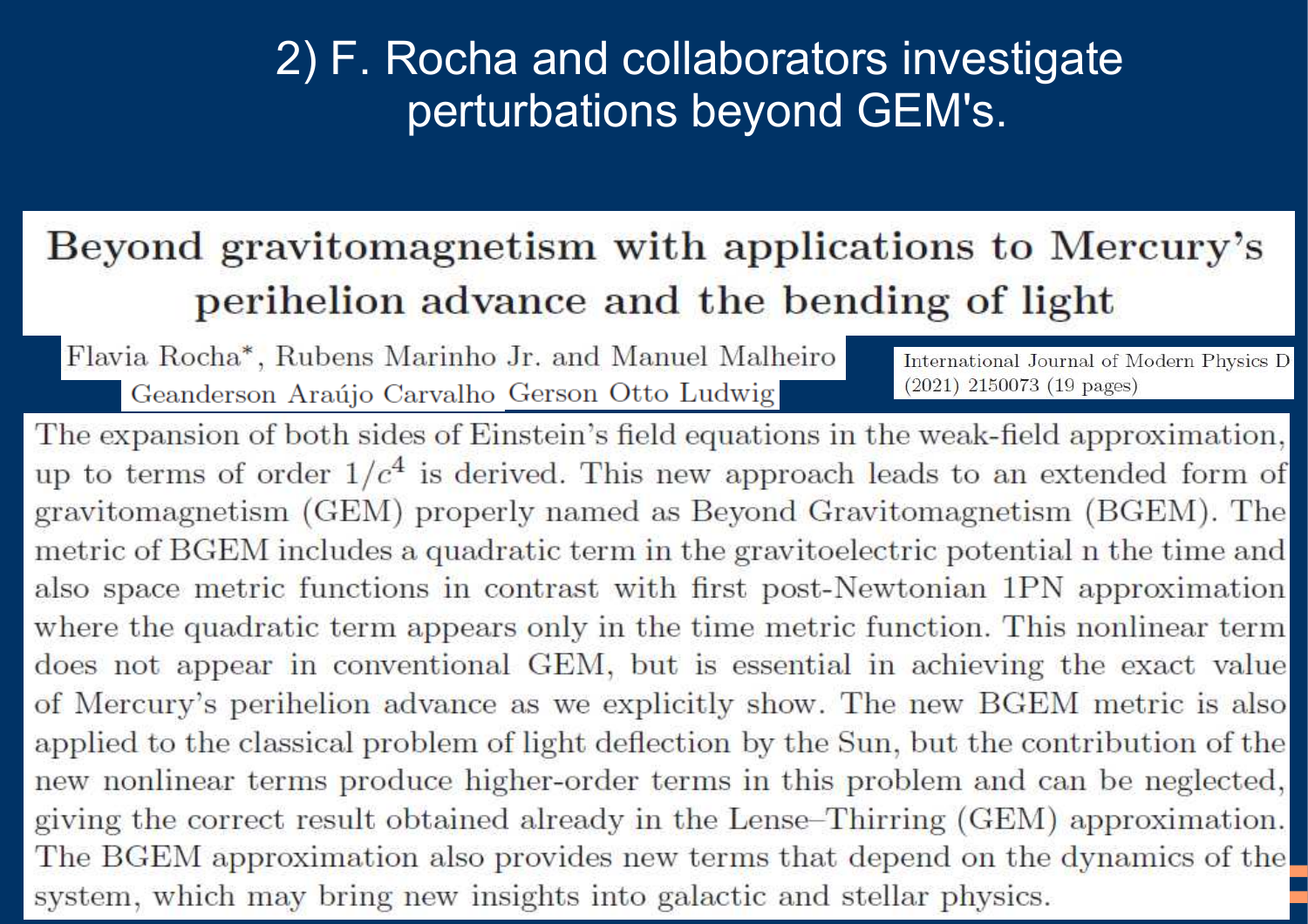### Final remarks

 The analogy between gravity and eletromagnetism may still yield new insights on gravitational phenomena.

We are particularly interested in its applications to gravitational radiation.